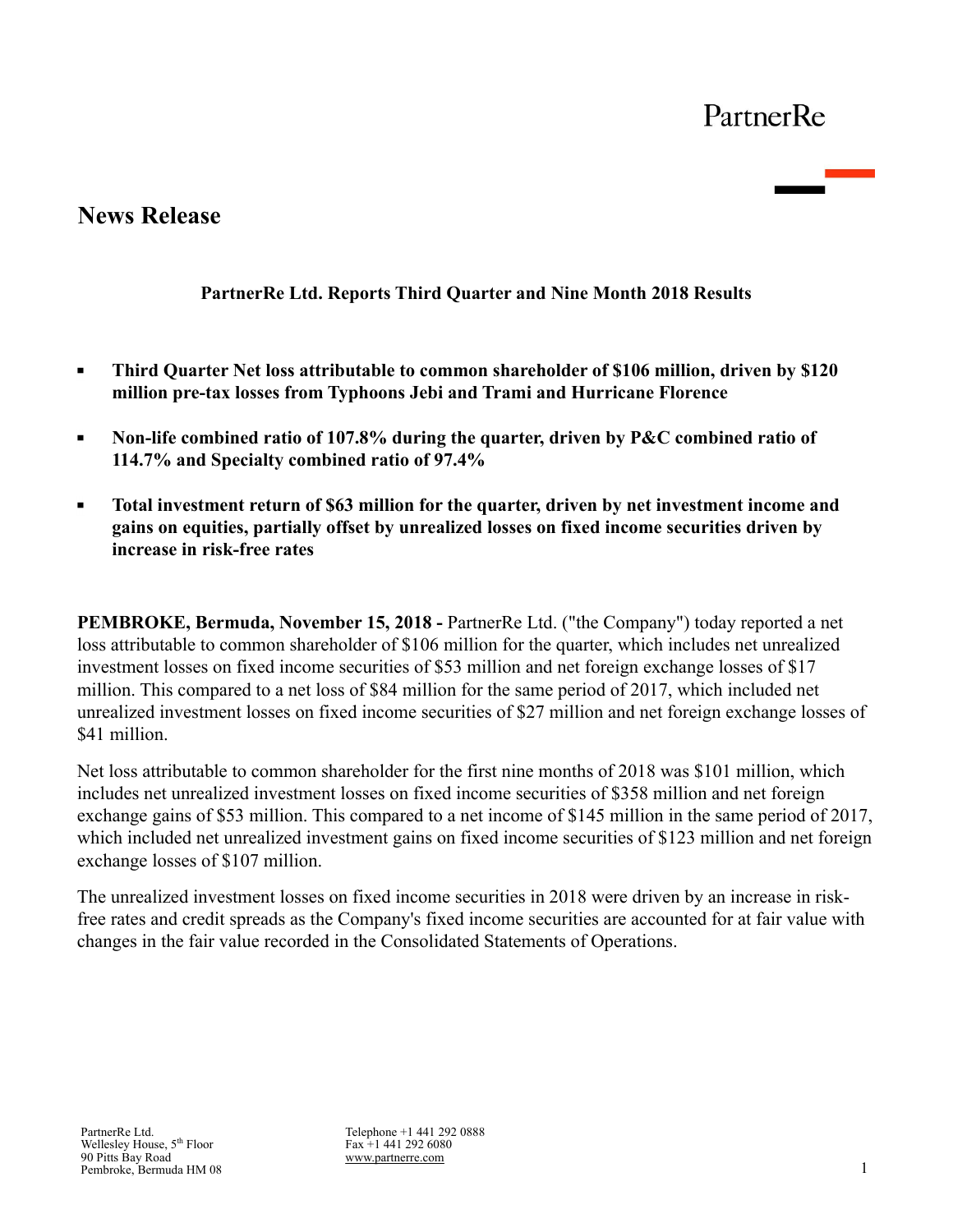# **News Release**

Commenting on the results, PartnerRe President and Chief Executive Officer Emmanuel Clarke said, "The third quarter of 2018 was an active period of catastrophic and man-made loss events which impacted the Company's Non-life combined ratio. Despite these events, in the first nine months of 2018, the Company's Non-life segment reported an underwriting profit, while our Life and Health segment significantly improved its underwriting profit and margin compared to the prior year. This performance — excluding the net unrealized losses primarily driven by increases in risk free rates — has helped produce a solid profitability in the first nine months of 2018."

Mr. Clarke also added: "Our enhanced market positions with clients and brokers led to a double digit increase in net premium written compared to the last year. This, coupled with our strong total capital position, positions our Company well for the upcoming January renewal season."

Highlights for the third quarter and the first nine months of 2018 compared to the same periods of 2017 are included below:

## **Non-Life:**

- Non-life net premiums written were up 7% for the quarter driven by new business written in the P&C segment, partially offset by lower reinstatement premiums.
- Non-life net premiums written were up 13% for the first nine months of 2018 compared to the same period of 2017 driven by a 15% increase in the P&C segment and 11% increase in the Specialty segment.
- The Non-life underwriting loss was \$87 million (combined ratio of 107.8%) for the quarter driven  $\blacksquare$ by catastrophic losses related to Typhoons Jebi and Trami and Hurricane Florence totaling \$120 million, pre-tax, net of retrocession and reinstatement premiums, or 10.7 points on the combined ratio. The Non-life underwriting loss of \$127 million (combined ratio of 111.0%) for the third quarter of 2017 was driven by large catastrophic losses from hurricanes Harvey, Irma and Maria of \$472 million, pre-tax, net of retrocession and reinstatement premiums, or 41.3 points on the combined ratio. The decrease in large catastrophic losses was partly offset by higher attritional losses on the current accident year, up 11.7 points on the combined ratio from the third quarter of 2017, which included mid-sized losses in the Specialty segment of \$48 million or 4.3 points on the Non-life combined ratio in the third quarter of 2018. The Non-life combined ratio also reflects lower net favorable prior years' reserve development of \$32 million (2.9 points) for the quarter compared to \$187 million (16.3 points) for the third quarter of 2017.
- The Non-life underwriting profit was \$20 million (combined ratio of 99.4%) for the first nine  $\blacksquare$ months of 2018 compared to a \$21 million loss (combined ratio of 100.7%) for the same period of 2017. Catastrophic losses related to Typhoons Jebi and Trami and Hurricane Florence contributed 3.8 points on the combined ratio, compared to 15.9 points from large catastrophic losses in 2017.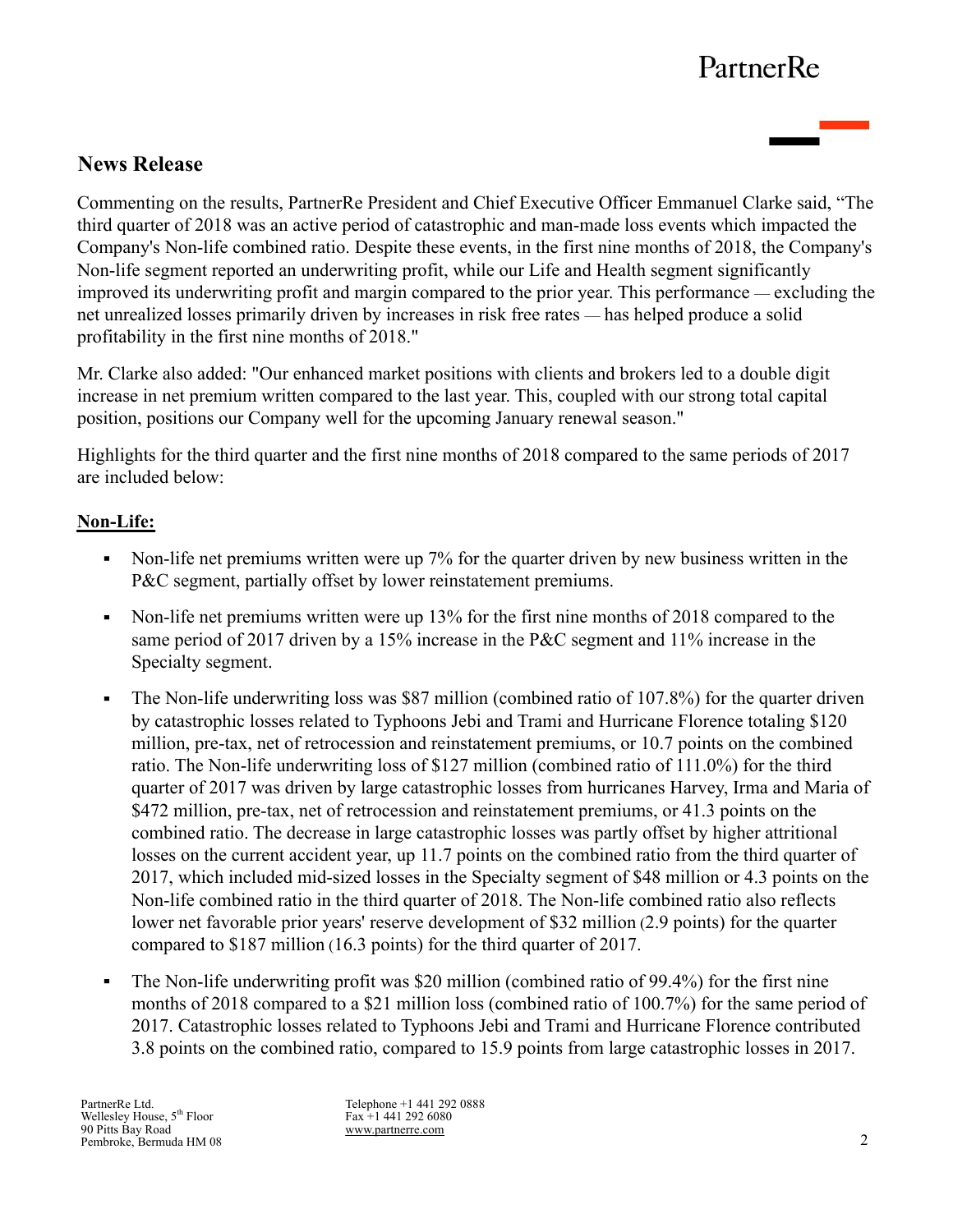## **News Release**

The decrease in large catastrophic losses was largely offset by lower net favorable prior years' reserve development of \$102 million (3.2 points) for the first nine months of 2018, compared to \$383 million (12.9 points) for the same period of 2017.

### **Life and Health:**

- Net premiums written were up 22% for the quarter and 27% for the first nine months of 2018 compared to the same periods of 2017 driven primarily by organic growth. The increase for the first nine months of the year is also driven by favorable foreign exchange impacts and the inclusion of the Aurigen Capital Ltd. (Aurigen) life premiums for three quarters in 2018 compared to only two quarters in 2017, following the acquisition of Aurigen on April 2, 2017.
- Allocated underwriting result was \$18 million and \$69 million for the third quarter and first nine months of 2018, respectively, compared to \$13 million and \$40 million for the third quarter and first nine months of 2017, respectively, driven by increased profitability and organic growth.

#### **Investments:**

- Net investment total return for the quarter was \$63 million, or 0.4%, and included net investment  $\blacksquare$ income of \$104 million and net realized and unrealized investment losses of \$41 million (of which \$53 million related to net unrealized losses on fixed income securities). This compares to a total return of \$168 million, or 1.0%, for the third quarter of 2017, which included net investment income of \$98 million, net realized and unrealized investment gains of \$61 million (which included \$27 million of net unrealized losses on fixed income securities), and interest in earnings of equity method investments of \$9 million.
- Net investment return for the first nine months of 2018 was \$3 million as net investment income of  $\blacksquare$ \$312 million and interest in earnings of equity method investments of \$28 million were offset by net realized and unrealized investment losses of \$337 million (of which \$358 million related to net unrealized losses on fixed income securities). This compares to a return of \$531 million, or 3.1%, for the first nine months of 2017, which included net investment income of \$299 million, net realized and unrealized investment gains of \$213 million (of which \$123 million related to net unrealized gains on fixed income securities) and interest in earnings of equity method investments of \$19 million.
- Net investment income for the quarter was up \$6 million, or 7%, and, for the first nine months of  $\blacksquare$ 2018, \$13 million, or 4%, compared to the same periods of 2017, driven by higher reinvestment rates and change in portfolio mix.
- Net realized and unrealized investment losses of \$41 million in the quarter was driven by an  $\blacksquare$ increase in U.S. and Europe risk-free rates, partially offset by a narrowing of U.S. credit spreads, while net realized and unrealized investment losses of \$337 million for the first nine months of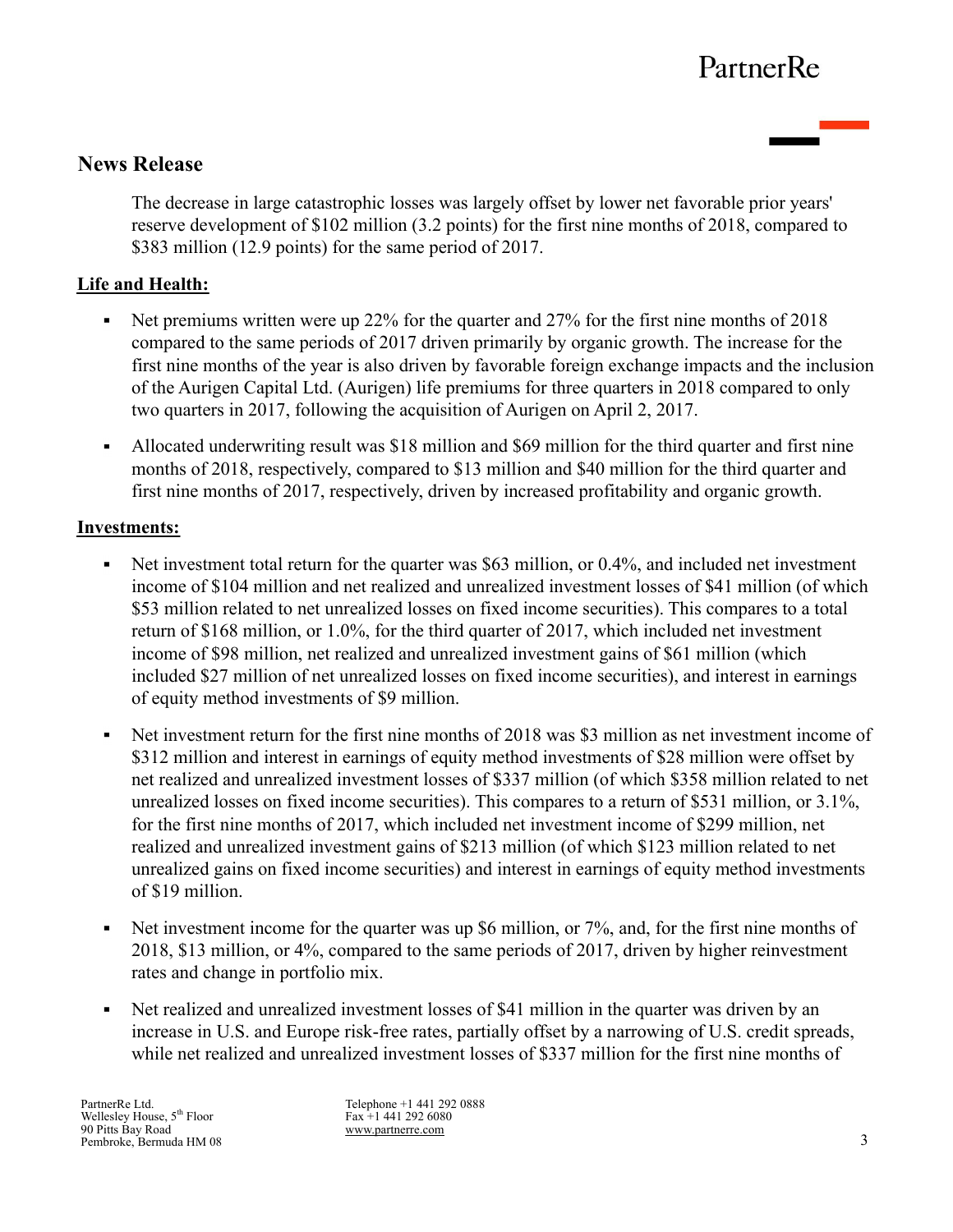# **News Release**

2018 was driven by an increase in risk-free rates in the U.S. coupled with a widening of credit spreads in the U.S. and Europe.

- Net realized and unrealized losses also included gains on public and private equities and other invested assets of \$34 million and \$75 million for the third quarter and first nine months of 2018, respectively, compared to gains of \$72 million and \$78 million for the third quarter and first nine months of 2017, respectively.
- Reinvestment rates are currently 3.3%, compared to the existing Company's fixed income  $\blacksquare$ investment portfolio yield of 2.7%.

#### **Other Income Statement Items:**

- Other expenses of \$69 million (expense ratio of 4.9%) in the quarter were down \$21 million, or 24%, compared to \$90 million (expense ratio of 6.5%) for the third quarter of 2017. Other expenses of \$232 million for the first nine months of 2018 (expense ratio of 5.7%) were down \$38 million, or 14%, compared to \$270 million (expense ratio of 7.4%) in the same period of 2017. These decreases were primarily due to lower personnel, facilities and reorganization costs. The first nine months of 2017 also included transactional costs related to the acquisition of Aurigen, offset by the inclusion of Aurigen's expenses for three quarters in 2018 compared to only two quarters in 2017.
- Net foreign exchange losses were \$17 million in the quarter compared to \$41 million in the third  $\blacksquare$ quarter of 2017 mainly driven by the strengthening of certain major currencies against the U.S. dollar and foreign currency hedge results. Net foreign exchange gains were \$53 million for the first nine months of 2018 compared to a loss of \$107 million for the first nine months of 2017. Gains for the first nine months of 2018 were driven by the appreciation of the U.S. dollar during the year partially offset by hedging costs, while losses in 2017 were driven by depreciation of the U.S. dollar against certain currencies and hedging costs.
- Interest expense was \$11 million and \$32 million in the third quarter and first nine months of 2018  $\blacksquare$ and 2017, respectively, while preferred dividends were \$12 million and \$35 million in the third quarter and first nine months of 2018 and 2017, respectively.
- $\blacksquare$ Income tax expense was \$10 million on pre-tax losses of \$84 million in the quarter compared to \$10 million on pre-tax losses of \$62 million for the third quarter of 2017. Income tax expense was \$4 million on pre-tax losses of \$61 million for the first nine months of 2018 compared to \$33 million tax expense on pre-tax earnings of \$213 million in the same period of 2017, driven by the geographical distribution of pre-tax profits and losses.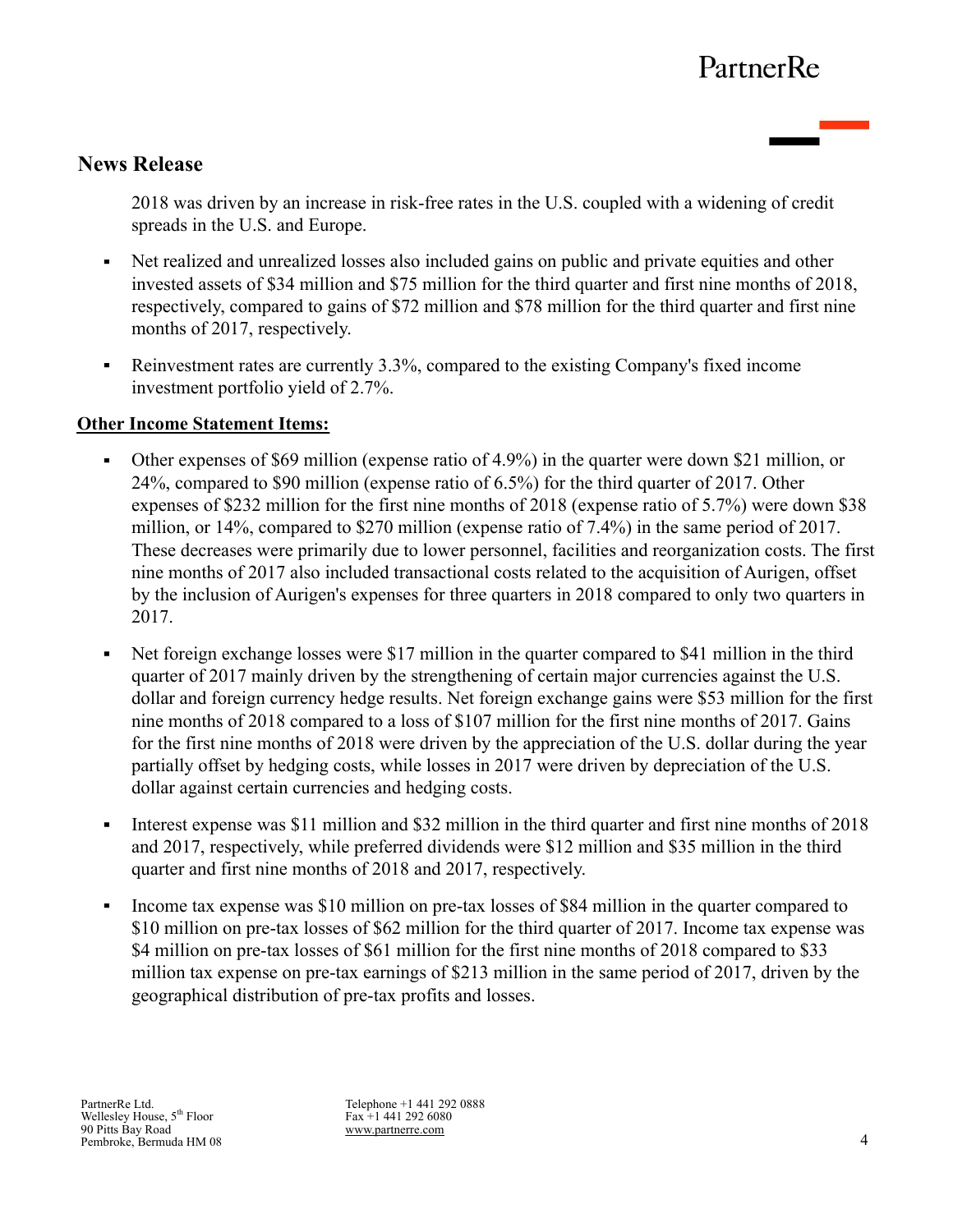## **News Release**

#### **Balance Sheet and Capitalization:**

- Total investments, funds held–directly managed and cash and cash equivalents were \$16.8 billion at September 30, 2018, down 0.9% compared to December 31, 2017.
- Cash and cash equivalents and fixed maturities, which are government issued or investment grade fixed income securities, were \$13.8 billion at September 30, 2018, representing 84% of the cash and cash equivalents and total investments.
- The average credit rating and expected average duration of the fixed income portfolio at  $\blacksquare$ September 30, 2018 was A and 4.7 years, respectively, while the average duration of the Company's liabilities was 4.8 years.
- There were no dividends declared to common shareholders in the third quarter of 2018. Dividends declared to common shareholders in the first nine months of 2018 were \$48 million.
- Total capital was \$8.0 billion at September 30, 2018, down 2.4% compared to December 31, 2017,  $\blacksquare$ primarily due to the net loss for the first nine months of 2018, dividends on preferred and common shares and the impact of the foreign currency translation adjustment.
- Common shareholder's equity (or book value) of \$5.9 billion and tangible book value of \$5.3 billion at September 30, 2018, were down 3.0% and 3.1%, respectively, compared to December 31, 2017 primarily due to the net loss for the first nine months of 2018, dividends on common shares and the foreign currency translation adjustment. Book value at September 30, 2018, excluding dividends on common shares, was down 2.2% compared to December 31, 2017.

#### **Cash Flows:**

- Cash provided by operating activities was \$237 million in the quarter compared to \$113 million for  $\blacksquare$ the same quarter of 2017 and \$329 million for the first nine months of 2018 compared to \$241 million in the same period of 2017. Cash flows from operating activities are primarily driven by net investment income and underwriting operations. The increases for the quarter and first nine months of 2018 over the same periods of 2017 were in line with the growth in business with increases in premiums collected in P&C, Specialty and Life and Health segments, partially offset by an overall higher level of losses paid in 2018.
- Cash used in investing activities was \$280 million and \$1,164 million in the third quarter and first  $\blacksquare$ nine months of 2018, respectively, compared to \$77 million and \$630 million for the third quarter and first nine months of 2017, respectively. Cash used in investing activities primarily reflect purchases of fixed maturity securities and short term investments. Cash outflows for the first nine months of 2017 also included cash used to fund the acquisition of Aurigen and investments in public equity funds.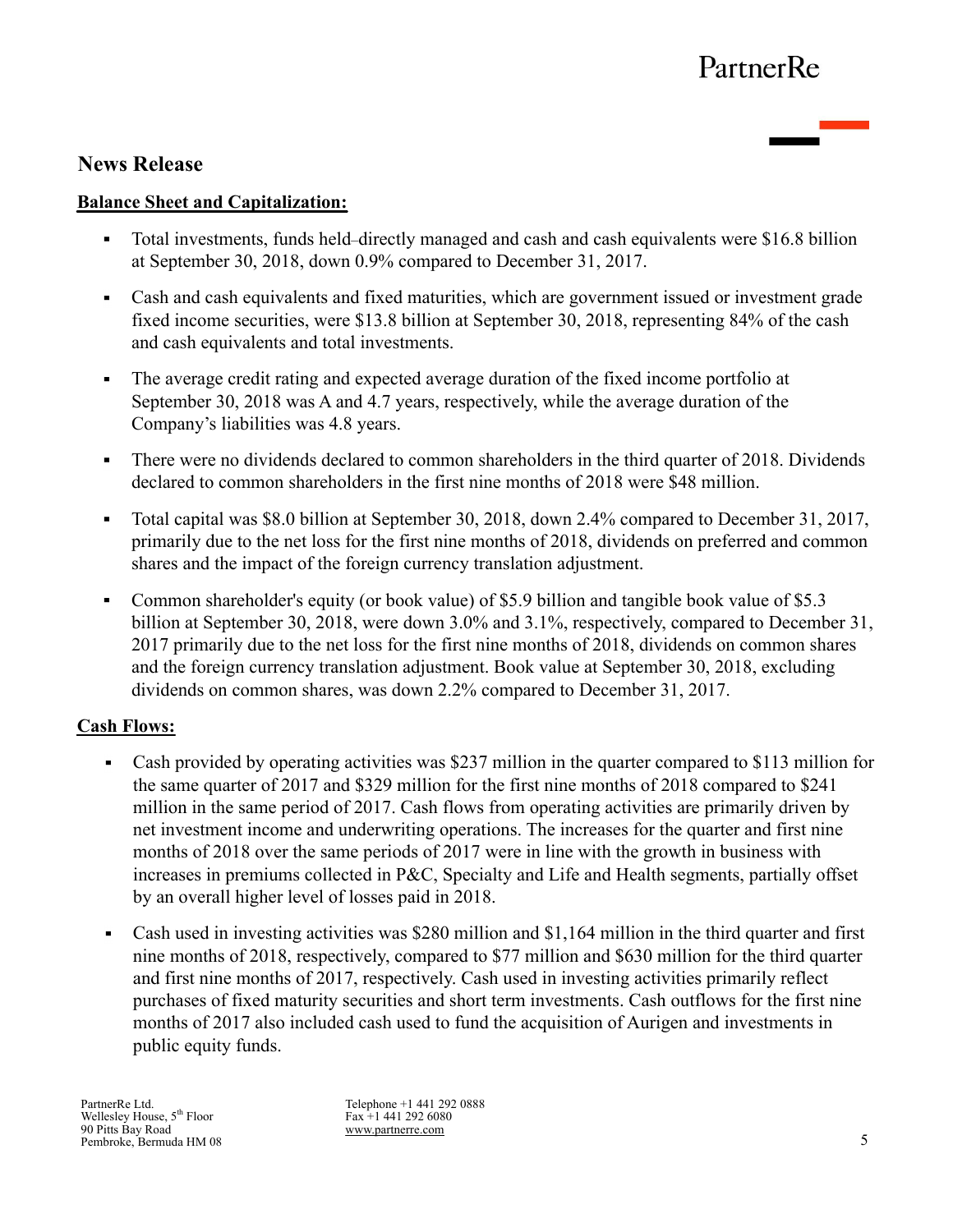## **News Release**

Cash used in financing activities was \$12 million in the quarter compared to \$12 million for the same quarter of 2017 driven by dividends paid to preferred shareholders in both periods. Cash used in financing activities was \$83 million for the first nine months of 2018 compared to \$267 million for the same period of 2017. These cash outflows were driven by dividends paid to common and preferred shareholders. The cash outflows in 2017 were also driven by a redemption of debt acquired in the Aurigen acquisition of \$207 million.

**PartnerRe Ltd. is a leading global reinsurer that helps insurance companies reduce their earnings volatility, strengthen their capital and grow their businesses through reinsurance solutions. Risks are underwritten on a worldwide basis through the Company's three segments: P&C, Specialty, and Life and Health.** 

 $\mathcal{L}=\{1,2,3,4,5\}$ 

**For the year ended December 31, 2017, total revenues were \$5.7 billion. At September 30, 2018, total assets were \$23.4 billion, total capital was \$8.0 billion and total shareholders' equity was \$6.6 billion. PartnerRe enjoys strong financial strength ratings as follows: A.M. Best A / Moody's A1 / Standard & Poor's A+.** 

*PartnerRe on the Internet:* www.partnerre.com

*Please refer to the "Financial Information - Annual Reports" section of the Company's website for a copy of the most recent Annual Report on Form 20-F at:* www.partnerre.com/financial-information/annual-reports/

**Forward-looking statements contained in this press release are based on the Company's assumptions and expectations concerning future events and financial performance and are made pursuant to the safe harbor provisions of the Private Securities Litigation Reform Act of 1995. Such statements are subject to significant business, economic and competitive risks and uncertainties that could cause actual results to differ materially from those reflected in the forward-looking statements. PartnerRe's forward-looking statements could be affected by numerous foreseeable and unforeseeable events and developments such as exposure to catastrophe or other large property and casualty losses, credit, interest, currency and other risks associated with the Company's investment portfolio, adequacy of reserves, levels and pricing of new and renewal business achieved, changes in accounting policies, risks associated with implementing business strategies, and other factors identified in the Company's reports filed or furnished with the Securities and Exchange Commission. In light of the significant uncertainties inherent in the forward-looking information contained herein, readers are cautioned not to place undue reliance on these forward-looking statements, which speak only as of the dates on which they are made. The Company disclaims any obligation to publicly update or revise any forward-looking information or statements.**

**The Company's estimate for recent catastrophic losses is based on a preliminary analysis of the Company's exposures, the current assumption of total insured industry losses and preliminary information received from certain cedants to date. There is material uncertainty associated with the Company's loss estimates given the nature, magnitude and recency of these loss events and the limited claims information received to date. The ultimate loss therefore may differ materially from the current preliminary estimate.**

PartnerRe Ltd. Wellesley House, 5<sup>th</sup> Floor 90 Pitts Bay Road Pembroke, Bermuda HM 08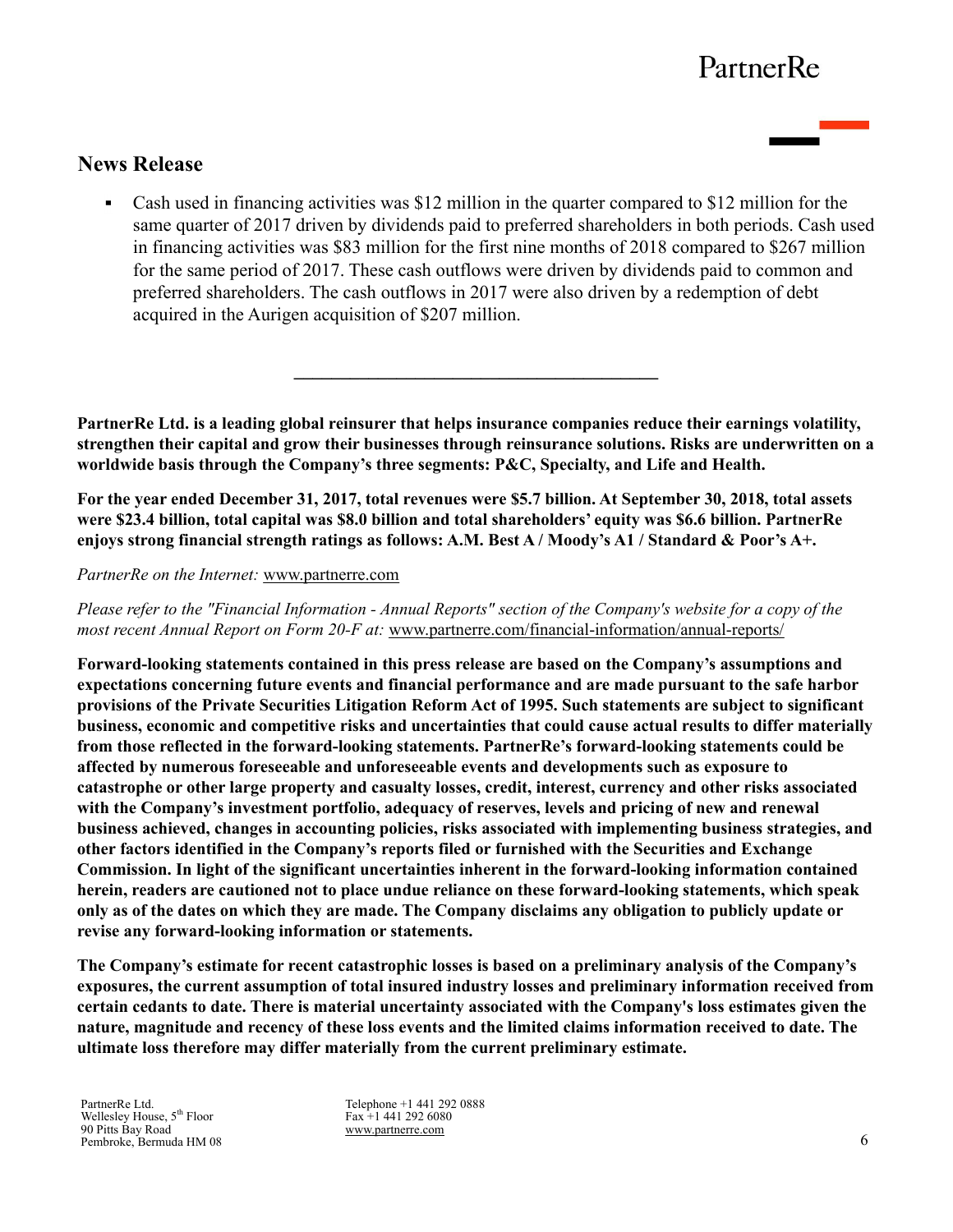<u>e anno 19</u>

# **News Release**

### **Contacts: PartnerRe Ltd.**

(441) 292-0888 Investor Contact: Ryan Lipschutz Media Contact: Celia Powell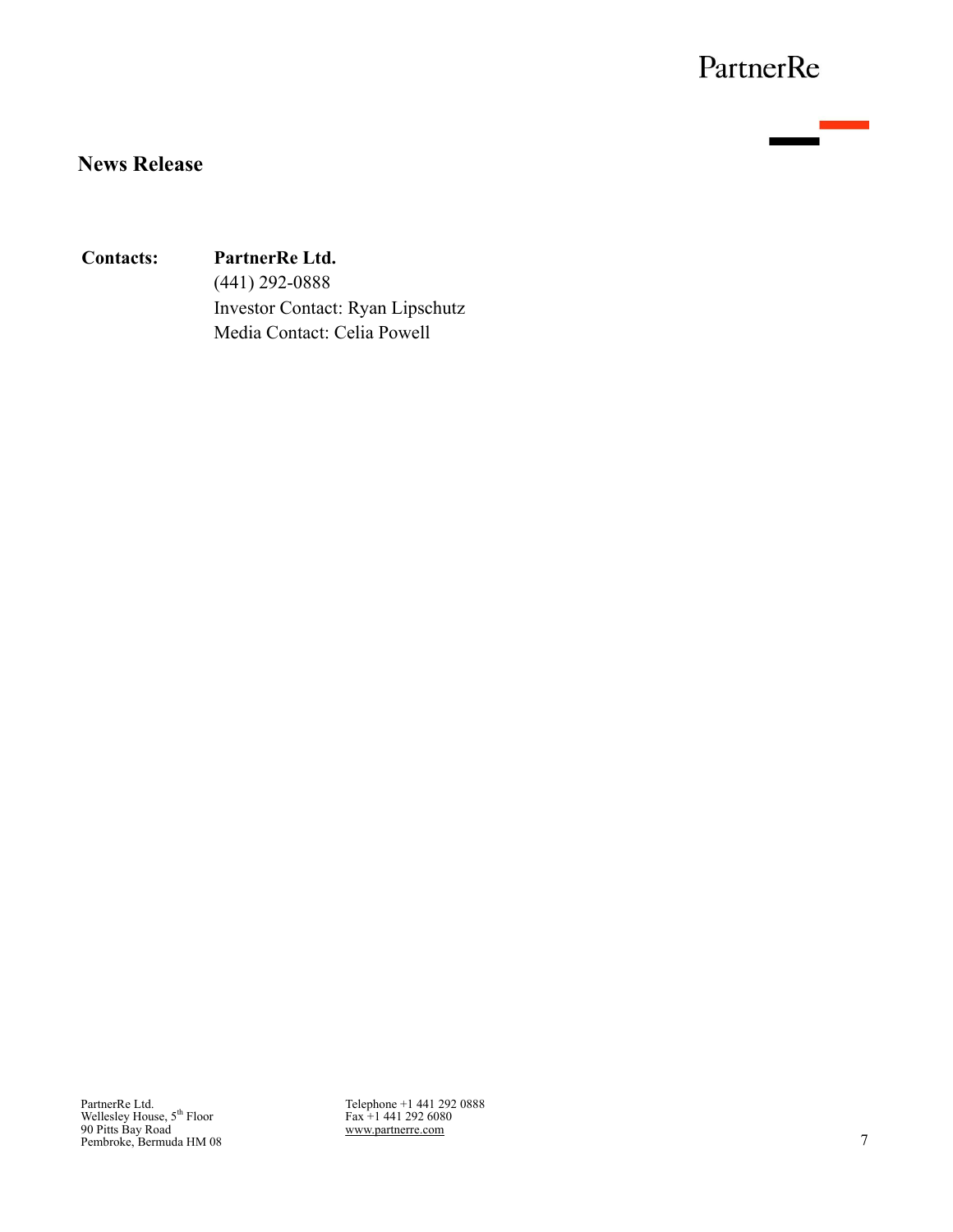### **PartnerRe Ltd. Consolidated Statements of Operations and Comprehensive (Loss) Income (1)**

(Expressed in thousands of U.S. dollars)

(Unaudited)

|                                                                                     | For the three months ended |                       |                |                       |                         |                       | For the nine months ended |                       |  |  |  |
|-------------------------------------------------------------------------------------|----------------------------|-----------------------|----------------|-----------------------|-------------------------|-----------------------|---------------------------|-----------------------|--|--|--|
|                                                                                     |                            | September 30,<br>2018 |                | September 30,<br>2017 |                         | September 30,<br>2018 |                           | September 30,<br>2017 |  |  |  |
| <b>Revenues</b>                                                                     |                            |                       |                |                       |                         |                       |                           |                       |  |  |  |
| Gross premiums written                                                              |                            | 1,504,197             | -\$            | 1,389,951             | <sup>\$</sup>           | 4,986,144             | -S                        | 4,352,308             |  |  |  |
| Net premiums written                                                                |                            | 1,374,117             | $\overline{s}$ | 1,249,818             | $\overline{\mathbf{s}}$ | 4,516,872             | <sup>\$</sup>             | 3,899,699             |  |  |  |
| Decrease (increase) in unearned premiums                                            |                            | 45,447                |                | 145,052               |                         | (438, 246)            |                           | (235, 126)            |  |  |  |
| Net premiums earned                                                                 |                            | 1,419,564             |                | 1,394,870             |                         | 4,078,626             |                           | 3,664,573             |  |  |  |
| Net investment income                                                               |                            | 104,398               |                | 97,594                |                         | 312,036               |                           | 298,975               |  |  |  |
| Net realized and unrealized investment (losses) gains <sup>(2)</sup>                |                            | (41, 323)             |                | 61,248                |                         | (337, 492)            |                           | 213,506               |  |  |  |
| Other income                                                                        |                            | 7,225                 |                | 3,593                 |                         | 16,398                |                           | 11,029                |  |  |  |
| <b>Total revenues</b>                                                               |                            | 1,489,864             |                | 1,557,305             |                         | 4,069,568             |                           | 4,188,083             |  |  |  |
| <b>Expenses</b>                                                                     |                            |                       |                |                       |                         |                       |                           |                       |  |  |  |
| Losses and loss expenses                                                            |                            | 1,156,142             |                | 1,183,109             |                         | 3,024,631             |                           | 2,756,674             |  |  |  |
| Acquisition costs                                                                   |                            | 315,534               |                | 297,466               |                         | 905,546               |                           | 809,766               |  |  |  |
| Other expenses $(3)$                                                                |                            | 68,708                |                | 90,179                |                         | 232,225               |                           | 270,020               |  |  |  |
| Interest expense                                                                    |                            | 10,751                |                | 10,547                |                         | 32,384                |                           | 31,920                |  |  |  |
| Amortization of intangible assets                                                   |                            | 5,922                 |                | 6,286                 |                         | 17,677                |                           | 18,312                |  |  |  |
| Net foreign exchange losses (gains)                                                 |                            | 16,588                |                | 40,919                |                         | (53,314)              |                           | 107,049               |  |  |  |
| <b>Total expenses</b>                                                               |                            | 1,573,645             |                | 1,628,506             |                         | 4,159,149             |                           | 3,993,741             |  |  |  |
| (Loss) income before taxes and interest in earnings of equity method<br>investments |                            | (83,781)              |                | (71,201)              |                         | (89, 581)             |                           | 194,342               |  |  |  |
| Income tax expense                                                                  |                            | 10,389                |                | 10,162                |                         | 4,591                 |                           | 33,123                |  |  |  |
| Interest in earnings of equity method investments                                   |                            | 39                    |                | 9,025                 |                         | 28,213                |                           | 19,014                |  |  |  |
| Net (loss) income                                                                   |                            | (94, 131)             |                | (72, 338)             |                         | (65,959)              |                           | 180,233               |  |  |  |
| Preferred dividends                                                                 |                            | 11,604                |                | 11,604                |                         | 34,812                |                           | 34,812                |  |  |  |
| Net (loss) income attributable to common shareholder                                | \$                         | $(105, 735)$ \$       |                | $(83,942)$ \$         |                         | $(100,771)$ \$        |                           | 145,421               |  |  |  |
| Comprehensive (loss) income                                                         | $\mathbf S$                | (85, 253)             | <sup>\$</sup>  | (44, 436)             | $\mathbf{s}$            | (99,214)              | <sup>S</sup>              | 180,577               |  |  |  |

*(1) In March 2016 the Company's common shares were acquired by Exor N.V. and are no longer traded on the NYSE. As such, per share data is not meaningful to present.* 

*(2) Net realized and unrealized investment (losses) gains include net unrealized losses of \$38 million and \$310 million for the three months and nine months ended September 30, 2018, respectively, and net unrealized gains of \$48 million and \$218 million for the three months and nine months ended September 30, 2017, respectively.*

*(3) Other expenses for the three and nine months ended September 30, 2018 include \$3 million and \$12 million, respectively, of reorganization related costs. Other expenses for the three months ended September 30, 2017 include \$8 million of reorganization costs and, for the nine month period ended September 30, 2017, \$24 million of reorganization and transactional costs primarily related to the acquisition of Aurigen. Excluding \$5 million of reorganization related costs incurred by Aurigen in the third quarter of 2017, Other expenses for the nine months ended September 30, 2018 include three quarters of Aurigen's expenses of \$12 million compared to \$7 million for two quarters of 2017 following the acquisition of Aurigen on April 2, 2017.*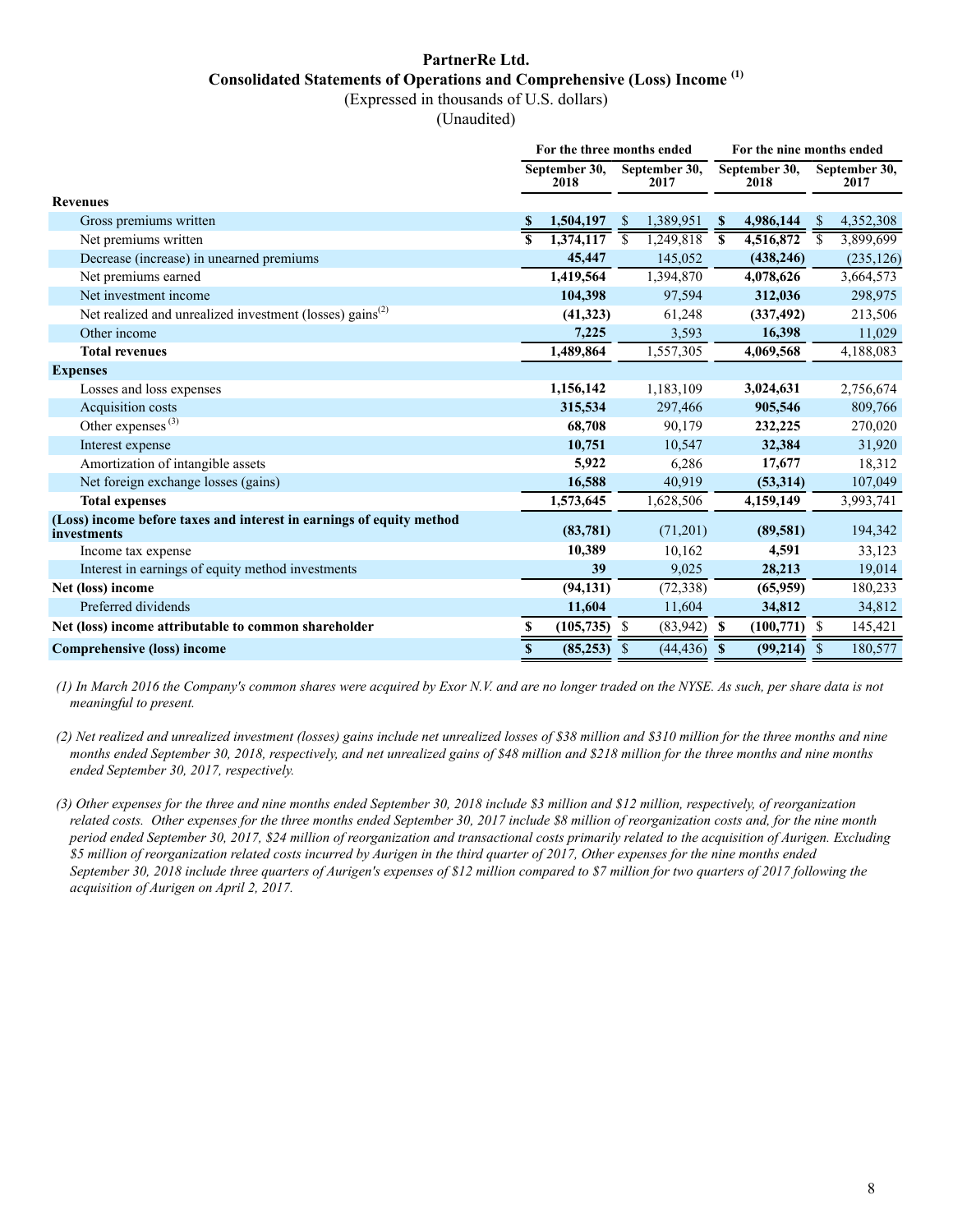#### **PartnerRe Ltd. Consolidated Balance Sheets** (Expressed in thousands of U.S. dollars, except parenthetical share data)

(Unaudited)

|                                                                                                                           | September 30, 2018 |            | December 31, 2017 |                        |  |
|---------------------------------------------------------------------------------------------------------------------------|--------------------|------------|-------------------|------------------------|--|
| <b>Assets</b>                                                                                                             |                    |            |                   |                        |  |
| Investments:                                                                                                              |                    |            |                   |                        |  |
| Fixed maturities, at fair value                                                                                           | \$                 | 13,096,158 | \$                | 12,654,859             |  |
| Short-term investments, at fair value                                                                                     |                    | 133,591    |                   | 4,400                  |  |
| Equities, at fair value                                                                                                   |                    | 731,795    |                   | 638,596                |  |
| Investments in real estate                                                                                                |                    | 81,137     |                   | 83,098                 |  |
| Other invested assets                                                                                                     |                    | 1,472,658  |                   | 1,385,258              |  |
| <b>Total investments</b>                                                                                                  |                    | 15,515,339 |                   | 14,766,211             |  |
| Funds held - directly managed                                                                                             |                    | 418,106    |                   | 424,765                |  |
| Cash and cash equivalents                                                                                                 |                    | 874,480    |                   | 1,772,012              |  |
| Accrued investment income                                                                                                 |                    | 117,800    |                   | 120,805                |  |
| Reinsurance balances receivable                                                                                           |                    | 3,162,716  |                   | 2,724,844              |  |
| Reinsurance recoverable on paid and unpaid losses                                                                         |                    | 853,031    |                   | 828,807                |  |
| Funds held by reinsured companies                                                                                         |                    | 826,881    |                   | 801,451                |  |
| Deferred acquisition costs                                                                                                |                    | 760,864    |                   | 672,307                |  |
| Deposit assets                                                                                                            |                    | 81,026     |                   | 78,542                 |  |
| Net tax assets                                                                                                            |                    | 147,009    |                   | 133,169                |  |
| Goodwill                                                                                                                  |                    | 456,380    |                   | 456,380                |  |
| Intangible assets                                                                                                         |                    | 146,695    |                   | 160,234                |  |
| Other assets                                                                                                              |                    | 46,414     |                   | 41,237                 |  |
| <b>Total assets</b>                                                                                                       | $\mathbb S$        | 23,406,741 | <b>S</b>          | 22,980,764             |  |
|                                                                                                                           |                    |            |                   |                        |  |
| <b>Liabilities</b>                                                                                                        |                    |            |                   |                        |  |
| Non-life reserves <sup>(1)</sup>                                                                                          | \$                 | 10,065,441 | \$                | 10,102,172             |  |
| Life and health reserves $(1)$                                                                                            |                    | 2,207,592  |                   | 2,098,759              |  |
| Unearned premiums                                                                                                         |                    | 2,339,524  |                   | 1,818,999              |  |
| Other reinsurance balances payable                                                                                        |                    | 328,275    |                   | 292,077                |  |
| Deposit liabilities                                                                                                       |                    | 13,914     |                   | 10,864                 |  |
| Net tax liabilities                                                                                                       |                    | 103,681    |                   | 154,947                |  |
| Accounts payable, accrued expenses and other                                                                              |                    | 346,372    |                   | 302,021                |  |
| Debt related to senior notes                                                                                              |                    | 1,367,700  |                   | 1,384,824              |  |
| Debt related to capital efficient notes                                                                                   |                    | 70,989     |                   | 70,989                 |  |
| <b>Total liabilities</b>                                                                                                  |                    | 16,843,488 |                   | 16,235,652             |  |
| <b>Shareholders' Equity</b>                                                                                               |                    |            |                   |                        |  |
| Common shares (par value \$0.00000001; issued: 100,000,000 shares)                                                        |                    |            |                   |                        |  |
| Preferred shares (par value \$1.00; issued and outstanding: 28,169,062 shares; aggregate<br>liquidation value: \$704,227) |                    | 28,169     |                   | 28,169                 |  |
| Additional paid-in capital                                                                                                |                    | 2,396,530  |                   | 2,396,530              |  |
| Accumulated other comprehensive loss                                                                                      |                    | (123, 536) |                   |                        |  |
| Retained earnings                                                                                                         |                    | 4,262,090  |                   | (90, 281)<br>4,410,694 |  |
| Total shareholders' equity                                                                                                |                    | 6,563,253  |                   | 6,745,112              |  |

*(1) Effective July 1, 2018, the executive management responsibility and reporting for U.S. Health business was reallocated from the Life and Health segment to the P&C segment as part of an internal organizational change. As a result, reserves of approximately \$392 million as at December 31, 2017 have been reclassified from Life and Health reserves to Non-Life reserves to conform to current presentation.*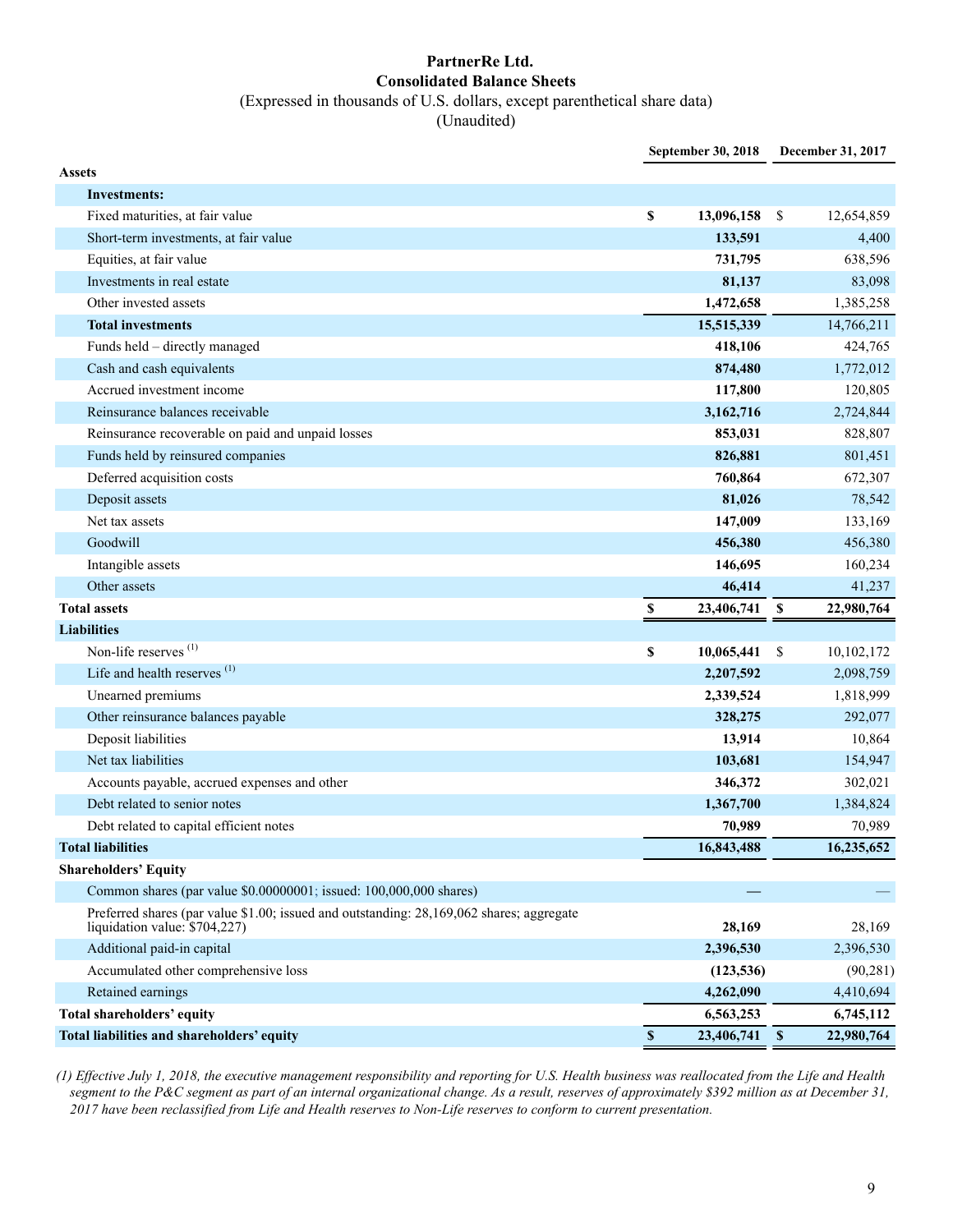#### **PartnerRe Ltd. Condensed Consolidated Statements of Cash Flows** (Expressed in thousands of U.S. dollars) (Unaudited)

|                                                  |                           | For the three months ended |                           | For the nine months ended |                           |  |                           |  |  |
|--------------------------------------------------|---------------------------|----------------------------|---------------------------|---------------------------|---------------------------|--|---------------------------|--|--|
|                                                  | <b>September 30, 2018</b> |                            | <b>September 30, 2017</b> |                           | <b>September 30, 2018</b> |  | <b>September 30, 2017</b> |  |  |
| Net cash provided by operating activities        |                           | 237,228                    | 113,070                   |                           | 328,582                   |  | 240,670                   |  |  |
| Net cash used in investing activities            |                           | (280, 274)                 | (77, 657)                 |                           | (1,164,179)               |  | (629, 716)                |  |  |
| Net cash used in financing activities            |                           | (11,604)                   | (11,604)                  |                           | (82, 647)                 |  | (266, 941)                |  |  |
| Effect of foreign exchange rate changes on cash  |                           | (4,125)                    | 21,875                    |                           | 20,712                    |  | 46,472                    |  |  |
| (Decrease) increase in cash and cash equivalents |                           | (58, 775)                  | 45,684                    |                           | (897,532)                 |  | (609, 515)                |  |  |
| Cash and cash equivalents - beginning of period  |                           | 933,255                    | 1,118,129                 |                           | 1,772,012                 |  | 1,773,328                 |  |  |
| Cash and cash equivalents - end of period        |                           | 874,480                    | 1,163,813                 |                           | 874,480                   |  | 1,163,813                 |  |  |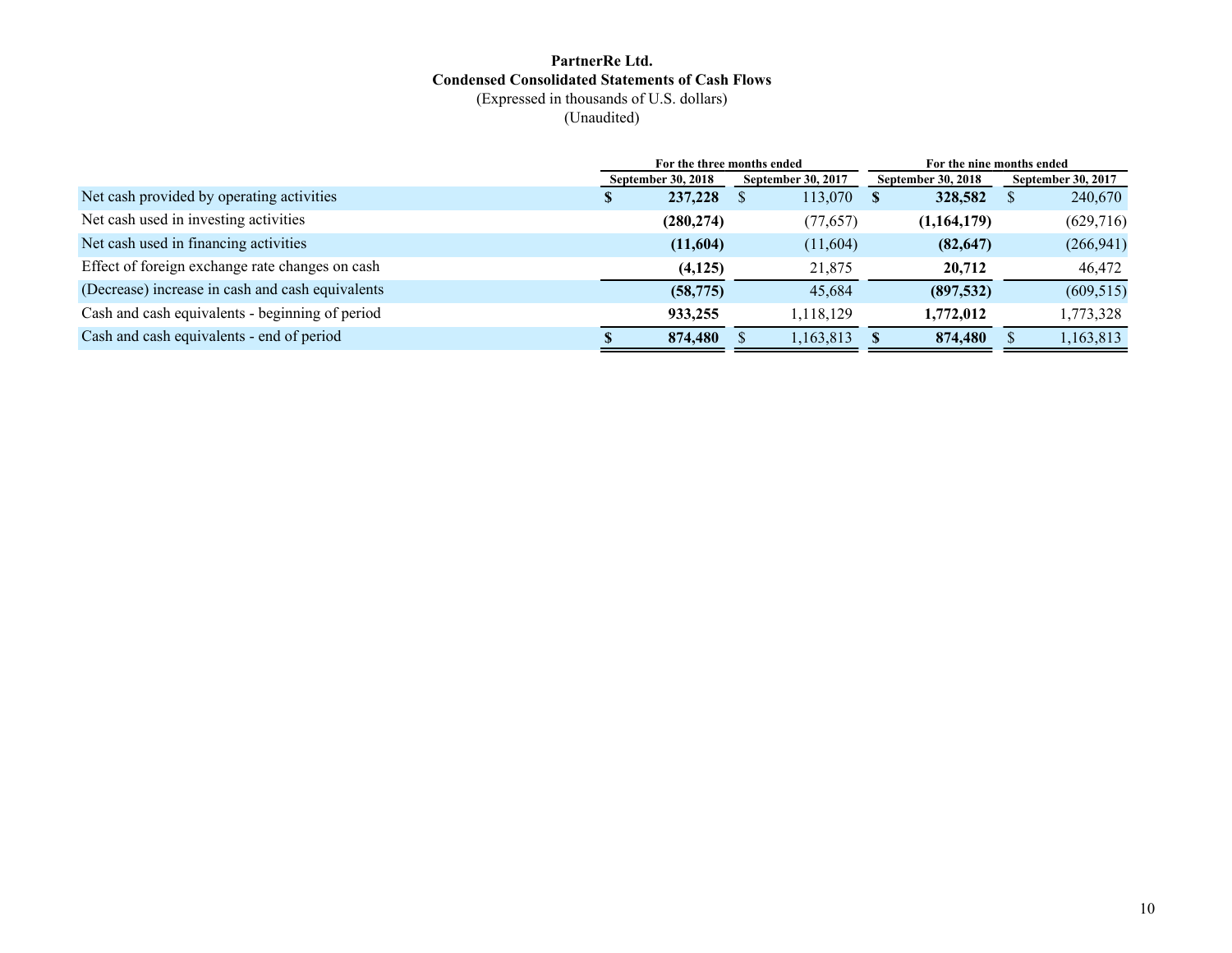#### **PartnerRe Ltd. Consolidated Statements of Comprehensive (Loss) Income** (Expressed in thousands of U.S. dollars) (Unaudited)

|                                                                     |   | For the three months ended |                           | For the nine months ended |                           |  |  |  |
|---------------------------------------------------------------------|---|----------------------------|---------------------------|---------------------------|---------------------------|--|--|--|
|                                                                     |   | <b>September 30, 2018</b>  | <b>September 30, 2017</b> | September 30, 2018        | <b>September 30, 2017</b> |  |  |  |
| Net (loss) income                                                   | S | (94, 131)                  | $(72,338)$ \$             | (65,959)                  | 180,233                   |  |  |  |
| Change in currency translation adjustment                           |   | 9,789                      | 27.479                    | (32,311)                  | 2,337                     |  |  |  |
| Change in net unrealized gains or losses on investments, net of tax |   | (73)                       | (76)                      | (220)                     | (228)                     |  |  |  |
| Change in unfunded pension obligation, net of tax                   |   | (838)                      | 499                       | (724)                     | (1,765)                   |  |  |  |
| Comprehensive (loss) income                                         |   | (85, 253)                  | $(44, 436)$ \$            | (99,214)                  | 180,577                   |  |  |  |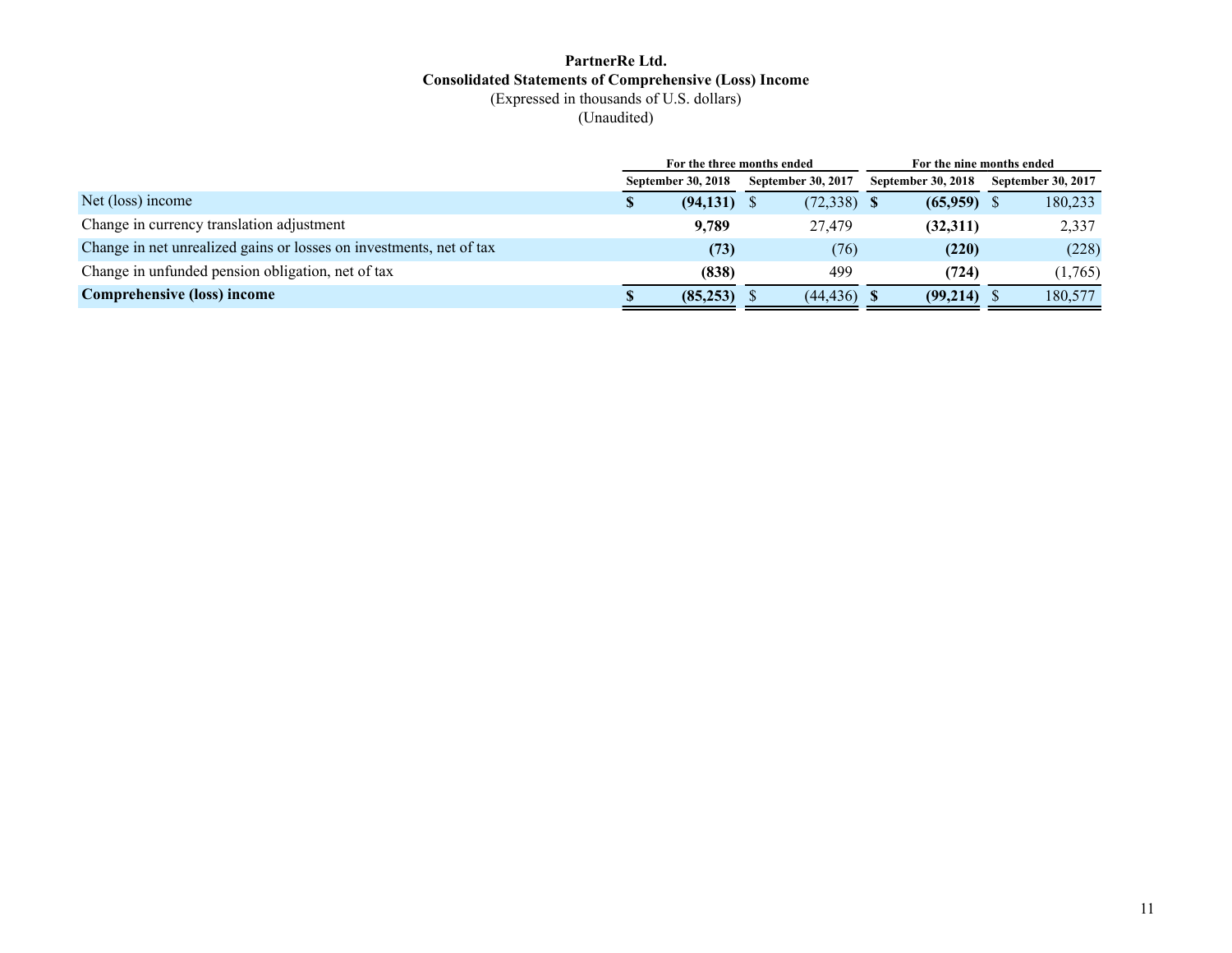#### **PartnerRe Ltd. Segment Information** (Expressed in millions of U.S. dollars, except percentages)

(Unaudited)

|                                                                     | For the three months ended September 30, 2018 |                          |              |                             |              |                          |                          |                                               |                                             |                                                      |                                   |                |
|---------------------------------------------------------------------|-----------------------------------------------|--------------------------|--------------|-----------------------------|--------------|--------------------------|--------------------------|-----------------------------------------------|---------------------------------------------|------------------------------------------------------|-----------------------------------|----------------|
|                                                                     |                                               | P&C<br>segment           |              | <b>Specialty</b><br>segment |              | <b>Total</b><br>Non-life |                          | Life<br>and Health                            | Corporate<br>and Other                      |                                                      |                                   | <b>Total</b>   |
| Gross premiums written                                              | \$                                            | 729                      | \$           | 475                         | $\mathbb{S}$ | 1,204                    |                          | segment                                       | $\mathcal{S}$                               |                                                      | $\mathbb{S}$                      | 1,504          |
| Net premiums written                                                | \$                                            | 635                      | \$           | 442                         | \$           | 1,077                    | \$<br>\$                 | 300<br>297                                    | $\mathbb{S}% _{n}^{X\rightarrow\mathbb{R}}$ | $\overline{\phantom{0}}$                             | $\mathbb{S}$                      | 1,374          |
| Decrease in unearned premiums                                       |                                               | 36                       |              | $\overline{4}$              |              | 40                       |                          | $\sqrt{5}$                                    |                                             |                                                      |                                   | 45             |
| Net premiums earned                                                 | \$                                            | 671                      | $\mathbb{S}$ | 446                         | $\mathbb{S}$ | 1,117                    | $\overline{\mathcal{S}}$ | 302                                           | $\mathbb S$                                 | $\overline{\phantom{0}}$                             | $\mathbb S$                       | 1,419          |
| Losses and loss expenses                                            |                                               | (590)                    |              | (304)                       |              | (894)                    |                          | (262)                                         |                                             |                                                      |                                   | (1, 156)       |
| Acquisition costs                                                   |                                               | (162)                    |              | (123)                       |              | (285)                    |                          | (30)                                          |                                             |                                                      |                                   | (315)          |
| <b>Technical result</b>                                             | $\mathbf{s}$                                  | (81)                     | $\mathbf{s}$ | 19                          | $\mathbf S$  | (62)                     | $\mathbb S$              | 10                                            | $\mathbf{s}$                                | $\overline{\phantom{0}}$<br>$\overline{\phantom{0}}$ | $\mathbf{s}$                      | (52)           |
| Other income                                                        |                                               | $\overline{\phantom{0}}$ |              | $\overline{\phantom{0}}$    |              | $\overline{\phantom{0}}$ |                          | 3                                             |                                             | $\overline{4}$                                       |                                   | 7              |
| Other expenses                                                      |                                               | (18)                     |              | (7)                         |              | (25)                     |                          | (11)                                          |                                             | (33)                                                 |                                   | (69)           |
| <b>Underwriting result</b>                                          | $\mathbf S$                                   | (99)                     | $\mathbf{s}$ | $\overline{12}$             | $\mathbf S$  | (87)                     | \$                       | $\overline{2}$                                |                                             | n/a                                                  | \$                                | (114)          |
| Net investment income                                               |                                               |                          |              |                             |              |                          |                          | 16                                            |                                             | 88                                                   |                                   | 104            |
| Allocated underwriting result                                       |                                               |                          |              |                             |              |                          | \$                       | 18                                            |                                             | n/a                                                  |                                   | n/a            |
| Net realized and unrealized investment losses                       |                                               |                          |              |                             |              |                          |                          |                                               |                                             | (41)                                                 |                                   | (41)           |
| Interest expense                                                    |                                               |                          |              |                             |              |                          |                          |                                               |                                             | (11)                                                 |                                   | (11)           |
| Amortization of intangible assets                                   |                                               |                          |              |                             |              |                          |                          |                                               |                                             | (6)                                                  |                                   | (6)            |
| Net foreign exchange losses                                         |                                               |                          |              |                             |              |                          |                          |                                               |                                             | (16)                                                 |                                   | (16)           |
| Income tax expense                                                  |                                               |                          |              |                             |              |                          |                          |                                               |                                             | (10)                                                 |                                   | (10)           |
| Interest in earnings of equity method investments                   |                                               |                          |              |                             |              |                          |                          |                                               |                                             |                                                      |                                   |                |
| <b>Net loss</b>                                                     |                                               |                          |              |                             |              |                          |                          |                                               |                                             | n/a                                                  | -S                                | (94)           |
| Loss ratio $(1)$                                                    |                                               | 87.9%                    |              | 68.0%                       |              | 80.0%                    |                          |                                               |                                             |                                                      |                                   |                |
| Acquisition ratio <sup>(2)</sup>                                    |                                               | 24.1                     |              | 27.8                        |              | 25.6                     |                          |                                               |                                             |                                                      |                                   |                |
| Technical ratio <sup>(3)</sup>                                      |                                               | 112.0%                   |              | 95.8%                       |              | 105.6%                   |                          |                                               |                                             |                                                      |                                   |                |
| Other expense ratio <sup>(4)</sup>                                  |                                               | 2.7                      |              | 1.6                         |              | 2.2                      |                          |                                               |                                             |                                                      |                                   |                |
| Combined ratio $(5)$                                                |                                               | 114.7%                   |              | 97.4%                       |              | 107.8%                   |                          |                                               |                                             |                                                      |                                   |                |
|                                                                     |                                               |                          |              |                             |              |                          |                          |                                               |                                             |                                                      |                                   |                |
|                                                                     |                                               |                          |              |                             |              |                          |                          |                                               |                                             |                                                      |                                   |                |
|                                                                     |                                               |                          |              |                             |              |                          |                          | For the three months ended September 30, 2017 |                                             |                                                      |                                   |                |
|                                                                     |                                               | P&C                      |              | <b>Specialty</b>            |              | <b>Total</b>             |                          | Life<br>and Health                            | Corporate                                   |                                                      |                                   |                |
|                                                                     |                                               | segment <sup>(6)</sup>   |              | segment                     |              | Non-life                 |                          | segment <sup>(6)</sup>                        | and Other                                   |                                                      |                                   | <b>Total</b>   |
| Gross premiums written                                              | \$                                            | 648                      | \$           | 489                         | \$           | 1,137                    | \$                       | 253                                           | \$                                          |                                                      | $\mathbb{S}% _{t}\left( t\right)$ | 1,390          |
| Net premiums written                                                | \$                                            | 549                      | $\mathbb{S}$ | 457                         | \$           | 1,006                    | $\mathsf{\$}$            | 244                                           | $\mathbb{S}$                                |                                                      | $\mathbb{S}$                      | 1,250          |
| Decrease in unearned premiums                                       |                                               | 132                      |              | 6                           |              | 138                      |                          | $\tau$                                        |                                             |                                                      |                                   | 145            |
| Net premiums earned                                                 | $\mathbf S$                                   | 681                      | $\mathbb{S}$ | 463                         | $\mathbb{S}$ | 1,144                    | $\mathbb S$              | 251                                           | $\mathbf S$                                 | 二                                                    | $\mathbb{S}$                      | 1,395          |
| Losses and loss expenses                                            |                                               | (748)                    |              | (221)                       |              | (969)                    |                          | (214)                                         |                                             | $\overline{\phantom{0}}$                             |                                   | (1, 183)       |
| Acquisition costs                                                   |                                               | (146)                    |              | (124)                       |              | (270)                    |                          | (28)                                          |                                             |                                                      |                                   | (298)          |
| <b>Technical result</b>                                             | \$                                            | (213)                    | $\mathbf S$  | 118                         | \$           | (95)                     | \$                       | 9                                             | $\mathbf{s}$                                | —                                                    | <b>S</b>                          | (86)           |
| Other (loss) income                                                 |                                               |                          |              | (1)                         |              | (1)                      |                          | 3                                             |                                             | $\overline{2}$                                       |                                   | $\overline{4}$ |
| Other expenses                                                      |                                               | (23)                     |              | (8)                         |              | (31)                     |                          | (15)                                          |                                             | (44)                                                 |                                   | (90)           |
| <b>Underwriting result</b>                                          | $\mathbf{s}$                                  | (236)                    | $\mathbf{s}$ | 109                         | S            | (127)                    | $\mathbf{s}$             | (3)                                           |                                             | n/a                                                  | $\mathbf{s}$                      | (172)          |
| Net investment income                                               |                                               |                          |              |                             |              |                          |                          | 16                                            |                                             | 82                                                   |                                   | 98             |
| <b>Allocated underwriting result</b>                                |                                               |                          |              |                             |              |                          | $\mathbf{s}$             | 13                                            |                                             | n/a                                                  |                                   | n/a            |
| Net realized and unrealized investment gains                        |                                               |                          |              |                             |              |                          |                          |                                               |                                             | 61                                                   |                                   | 61             |
| Interest expense                                                    |                                               |                          |              |                             |              |                          |                          |                                               |                                             | (11)                                                 |                                   | (11)           |
| Amortization of intangible assets                                   |                                               |                          |              |                             |              |                          |                          |                                               |                                             | (6)                                                  |                                   | (6)            |
| Net foreign exchange losses                                         |                                               |                          |              |                             |              |                          |                          |                                               |                                             | (41)                                                 |                                   | (41)           |
| Income tax expense                                                  |                                               |                          |              |                             |              |                          |                          |                                               |                                             | (10)                                                 |                                   | (10)           |
| Interest in earnings of equity method investments                   |                                               |                          |              |                             |              |                          |                          |                                               |                                             | 9                                                    |                                   | 9              |
| <b>Net loss</b>                                                     |                                               |                          |              |                             |              |                          |                          |                                               |                                             | n/a                                                  | - \$                              | (72)           |
| Loss ratio <sup>(1)</sup>                                           |                                               | 109.8%                   |              | 47.8%                       |              | 84.7%                    |                          |                                               |                                             |                                                      |                                   |                |
| Acquisition ratio <sup>(2)</sup>                                    |                                               | 21.4                     |              | 26.7                        |              | 23.6                     |                          |                                               |                                             |                                                      |                                   |                |
| Technical ratio <sup>(3)</sup>                                      |                                               | 131.2%                   |              | 74.5%                       |              | 108.3%                   |                          |                                               |                                             |                                                      |                                   |                |
| Other expense ratio <sup>(4)</sup><br>Combined ratio <sup>(5)</sup> |                                               | 3.3<br>134.5%            |              | $1.8\,$<br>76.3%            |              | 2.7<br>111.0%            |                          |                                               |                                             |                                                      |                                   |                |

*(1) Loss ratio is obtained by dividing losses and loss expenses by net premiums earned.*

*(2) Acquisition ratio is obtained by dividing acquisition costs by net premiums earned.*

*(3) Technical ratio is defined as the sum of the loss ratio and the acquisition ratio.*

*(4) Other expense ratio is obtained by dividing other expenses by net premiums earned. (5) Combined ratio is defined as the sum of the technical ratio and the other expense ratio.*

*(6) Effective July 1, 2018, the executive management responsibility and reporting for U.S. Health business was reallocated from the Life and Health segment to the P&C segment as part of an internal organizational change. As a result, the impacted 2017 comparatives have been reclassified from the Life and Health to the P&C segment to conform to current presentation.*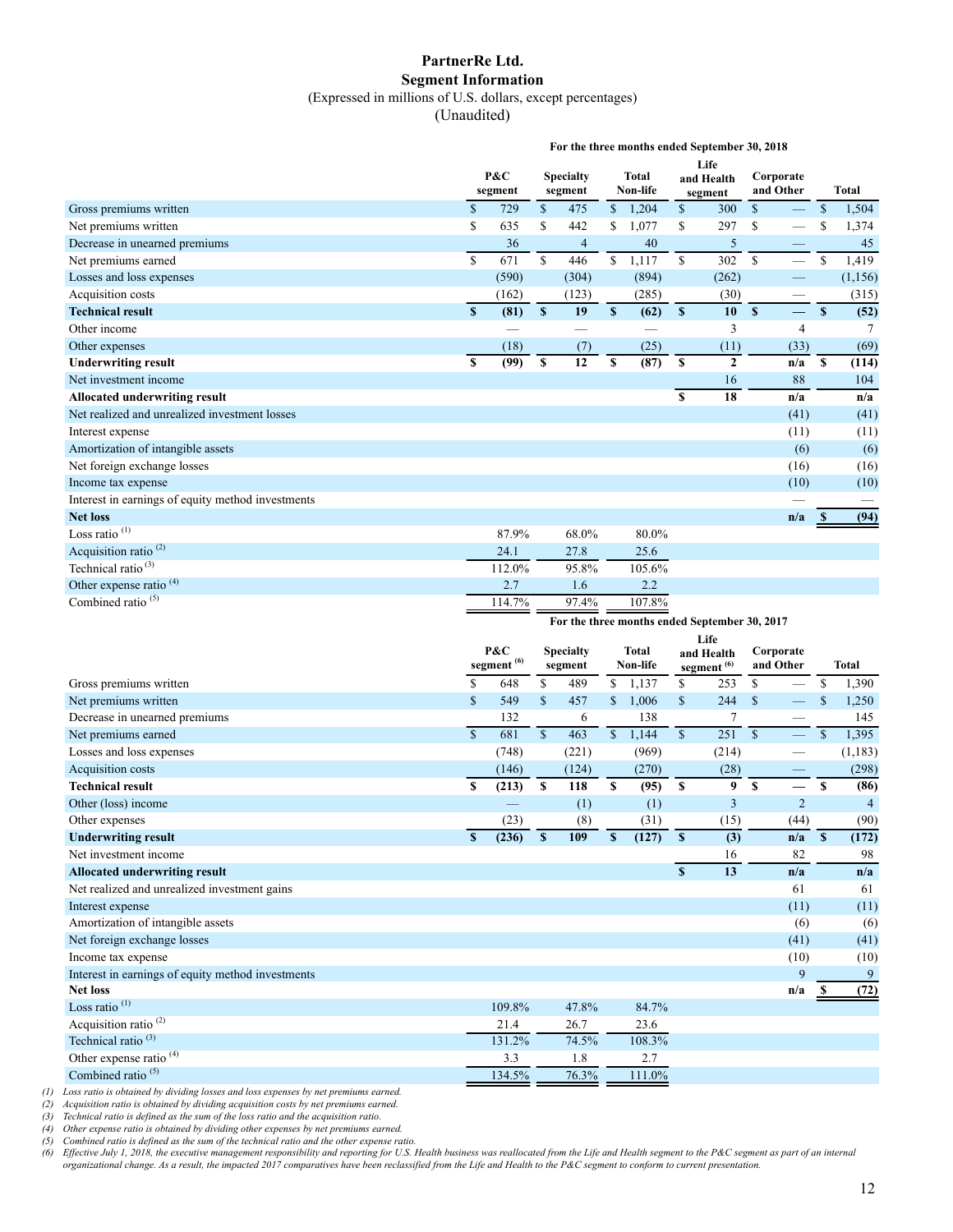#### **PartnerRe Ltd. Segment Information** (Expressed in millions of U.S. dollars, except percentages)

(Unaudited)

**For the nine months ended September 30, 2018**

|                                                   | P&C<br><b>Specialty</b><br>$\text{segment}^{(1)}$<br>segment |          |                  | <b>Total</b><br>Non-life |              | Life<br>and Health<br>segment <sup>(1)</sup> |              | Corporate<br>and Other | <b>Total</b>  |                          |               |         |
|---------------------------------------------------|--------------------------------------------------------------|----------|------------------|--------------------------|--------------|----------------------------------------------|--------------|------------------------|---------------|--------------------------|---------------|---------|
| Gross premiums written                            | $\mathbb{S}$                                                 | 2,465    | \$               | 1,606                    | $\mathbb{S}$ | 4,071                                        | $\mathbb{S}$ | 915                    | $\mathbf S$   | $\overline{\phantom{0}}$ | $\mathsf{\$}$ | 4,986   |
| Net premiums written                              | \$                                                           | 2,179    | \$               | 1,438                    | \$           | 3,617                                        | $\mathbb{S}$ | 900                    | <sup>\$</sup> |                          | S             | 4,517   |
| Increase in unearned premiums                     |                                                              | (332)    |                  | (102)                    |              | (434)                                        |              | (4)                    |               |                          |               | (438)   |
| Net premiums earned                               | \$                                                           | 1,847    | $\mathbf S$      | 1,336                    | $\mathbb{S}$ | 3,183                                        | \$           | 896                    | $\mathcal{S}$ |                          | <sup>\$</sup> | 4,079   |
| Losses and loss expenses                          |                                                              | (1, 428) |                  | (837)                    |              | (2,265)                                      |              | (760)                  |               | $\overline{\phantom{0}}$ |               | (3,025) |
| Acquisition costs                                 |                                                              | (441)    |                  | (376)                    |              | (817)                                        |              | (89)                   |               |                          |               | (906)   |
| <b>Technical result</b>                           | $\boldsymbol{s}$                                             | (22)     | $\boldsymbol{s}$ | 123                      | $\mathbf{s}$ | 101                                          | $\mathbf{s}$ | 47                     | $\mathbf{s}$  | $\equiv$                 | $\mathbf{s}$  | 148     |
| Other income                                      |                                                              |          |                  |                          |              |                                              |              | 10                     |               | 6                        |               | 16      |
| Other expenses                                    |                                                              | (59)     |                  | (22)                     |              | (81)                                         |              | (36)                   |               | (115)                    |               | (232)   |
| <b>Underwriting result</b>                        | $\mathbf S$                                                  | (81)     | \$               | 101                      | S            | 20                                           | $\mathbf{s}$ | 21                     |               | n/a                      | <sup>S</sup>  | (68)    |
| Net investment income                             |                                                              |          |                  |                          |              |                                              |              | 48                     |               | 264                      |               | 312     |
| Allocated underwriting result                     |                                                              |          |                  |                          |              |                                              | \$           | 69                     |               | n/a                      |               | n/a     |
| Net realized and unrealized investment losses     |                                                              |          |                  |                          |              |                                              |              |                        |               | (337)                    |               | (337)   |
| Interest expense                                  |                                                              |          |                  |                          |              |                                              |              |                        |               | (32)                     |               | (32)    |
| Amortization of intangible assets                 |                                                              |          |                  |                          |              |                                              |              |                        |               | (18)                     |               | (18)    |
| Net foreign exchange gains                        |                                                              |          |                  |                          |              |                                              |              |                        |               | 53                       |               | 53      |
| Income tax expense                                |                                                              |          |                  |                          |              |                                              |              |                        |               | (4)                      |               | (4)     |
| Interest in earnings of equity method investments |                                                              |          |                  |                          |              |                                              |              |                        |               | 28                       |               | 28      |
| <b>Net loss</b>                                   |                                                              |          |                  |                          |              |                                              |              |                        |               | n/a                      | -S            | (66)    |
| Loss ratio                                        |                                                              | 77.4%    |                  | 62.6%                    |              | 71.2%                                        |              |                        |               |                          |               |         |
| Acquisition ratio                                 |                                                              | 23.8     |                  | 28.2                     |              | 25.7                                         |              |                        |               |                          |               |         |
| Technical ratio                                   |                                                              | 101.2%   |                  | 90.8%                    |              | 96.9%                                        |              |                        |               |                          |               |         |
| Other expense ratio                               |                                                              | 3.2      |                  | 1.6                      |              | 2.5                                          |              |                        |               |                          |               |         |
| Combined ratio                                    |                                                              | 104.4%   |                  | 92.4%                    |              | 99.4%                                        |              |                        |               |                          |               |         |

#### **For the nine months ended September 30, 2017**

|                                                   |              | P&C<br>$\rm{segment}^{(1)}$ |              | <b>Specialty</b><br>segment |              | <b>Total</b><br>Non-life |               | Life<br>and Health<br>segment <sup>(1)</sup> |               | Corporate<br>and Other |               | <b>Total</b> |
|---------------------------------------------------|--------------|-----------------------------|--------------|-----------------------------|--------------|--------------------------|---------------|----------------------------------------------|---------------|------------------------|---------------|--------------|
| Gross premiums written                            | \$           | 2,188                       | \$           | 1,441                       | \$           | 3,629                    | $\mathbb{S}$  | 723                                          | $\mathbf S$   |                        | $\mathsf{\$}$ | 4,352        |
| Net premiums written                              | \$           | 1,897                       | \$           | 1,294                       | \$           | 3,191                    | \$            | 709                                          | S             |                        | S             | 3,900        |
| Increase in unearned premiums                     |              | (177)                       |              | (53)                        |              | (230)                    |               | (5)                                          |               |                        |               | (235)        |
| Net premiums earned                               | \$           | 1.720                       | \$           | 1,241                       | \$           | 2,961                    | S.            | 704                                          | <sup>\$</sup> |                        | <sup>\$</sup> | 3,665        |
| Losses and loss expenses                          |              | (1, 492)                    |              | (657)                       |              | (2,149)                  |               | (608)                                        |               |                        |               | (2,757)      |
| Acquisition costs                                 |              | (389)                       |              | (346)                       |              | (735)                    |               | (75)                                         |               | —                      |               | (810)        |
| <b>Technical result</b>                           | $\mathbf{s}$ | (161)                       | $\mathbf{s}$ | 238                         | $\mathbf{s}$ | 77                       | $\mathbf{s}$  | 21                                           | $\mathbf{s}$  | $\equiv$               | S             | 98           |
| Other income                                      |              |                             |              | (1)                         |              |                          |               | 10                                           |               | $\overline{1}$         |               | 11           |
| Other expenses                                    |              | (72)                        |              | (26)                        |              | (98)                     |               | (35)                                         |               | (137)                  |               | (270)        |
| <b>Underwriting result</b>                        | S            | (232)                       | S            | 211                         | S            | (21)                     | <sup>\$</sup> | (4)                                          |               | n/a                    | S             | (161)        |
| Net investment income                             |              |                             |              |                             |              |                          |               | 44                                           |               | 255                    |               | 299          |
| <b>Allocated underwriting result</b>              |              |                             |              |                             |              |                          | $\mathbf{s}$  | 40                                           |               | n/a                    |               | n/a          |
| Net realized and unrealized investment gains      |              |                             |              |                             |              |                          |               |                                              |               | 213                    |               | 213          |
| Interest expense                                  |              |                             |              |                             |              |                          |               |                                              |               | (32)                   |               | (32)         |
| Amortization of intangible assets                 |              |                             |              |                             |              |                          |               |                                              |               | (18)                   |               | (18)         |
| Net foreign exchange losses                       |              |                             |              |                             |              |                          |               |                                              |               | (107)                  |               | (107)        |
| Income tax expense                                |              |                             |              |                             |              |                          |               |                                              |               | (33)                   |               | (33)         |
| Interest in earnings of equity method investments |              |                             |              |                             |              |                          |               |                                              |               | 19                     |               | 19           |
| <b>Net income</b>                                 |              |                             |              |                             |              |                          |               |                                              |               | n/a                    | <b>S</b>      | 180          |
| Loss ratio                                        |              | 86.8%                       |              | 52.9%                       |              | 72.6%                    |               |                                              |               |                        |               |              |
| Acquisition ratio                                 |              | 22.6                        |              | 27.9                        |              | 24.8                     |               |                                              |               |                        |               |              |
| Technical ratio                                   |              | 109.4%                      |              | 80.8%                       |              | 97.4%                    |               |                                              |               |                        |               |              |
| Other expense ratio                               |              | 4.2                         |              | 2.1                         |              | 3.3                      |               |                                              |               |                        |               |              |
| Combined ratio                                    |              | 113.6%                      |              | 82.9%                       |              | 100.7%                   |               |                                              |               |                        |               |              |

(1) Effective July 1, 2018, the executive management responsibility and reporting for U.S. Health business was reallocated from the Life and Health segment to the P&C segment as part of an internal<br>organizational change. A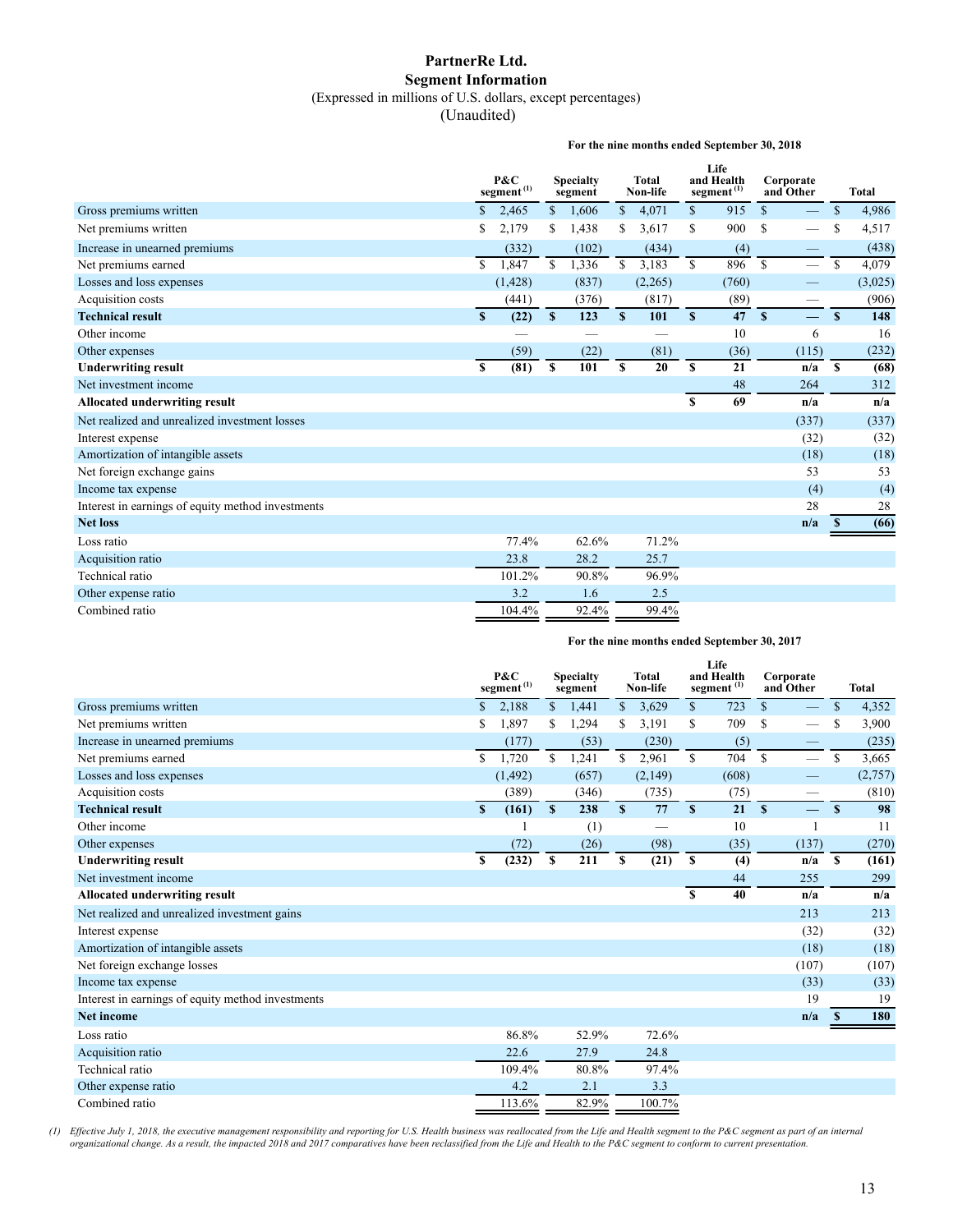#### **PartnerRe Ltd. Investment Portfolio** (Expressed in millions of U.S. dollars, except percentages) (Unaudited)

|                                                                                     |               | <b>September 30, 2018</b> |                          |                        | December 31, 2017    |
|-------------------------------------------------------------------------------------|---------------|---------------------------|--------------------------|------------------------|----------------------|
| <b>Investments:</b>                                                                 |               |                           |                          |                        |                      |
| Fixed maturities                                                                    |               |                           |                          |                        |                      |
| U.S. government                                                                     | \$            | 2,043                     | $13\%$                   | 2,184<br>- \$          | 15%                  |
| U.S. government sponsored enterprises                                               |               | $\overline{2}$            | $\overline{\phantom{0}}$ | 22                     |                      |
| U.S. states, territories and municipalities                                         |               | 133                       | -1                       | 690                    | 5                    |
| Non-U.S. sovereign government, supranational and government related                 |               | 2,219                     | 14                       | 1,751                  | 12                   |
| Corporate bonds                                                                     |               | 6,311                     | 41                       | 6,129                  | 41                   |
| Mortgage/asset-backed securities                                                    |               | 2,388                     | 15                       | 1,879                  | 13                   |
| Total fixed maturities                                                              |               | 13,096                    | 84                       | 12,655                 | 86                   |
| Short-term investments                                                              |               | 134                       | $\mathbf{1}$             | $\overline{4}$         | –                    |
| Equities                                                                            |               | 732                       | 5                        | 639                    | $\overline{4}$       |
| Investments in real estate                                                          |               | 81                        | $\mathbf{1}$             | 83                     | $\mathbf{1}$         |
| Other invested assets                                                               |               | 1,473                     | 9                        | 1,385                  | 9                    |
| <b>Total investments</b>                                                            | $\mathbf{s}$  | 15,516                    | 100%                     | $\mathbf{s}$<br>14,766 | 100%                 |
| Cash and cash equivalents                                                           |               | 874                       |                          | 1,772                  |                      |
| Total investments and cash and cash equivalents                                     |               | 16,390                    |                          | 16,538                 |                      |
| <b>Maturity distribution:</b>                                                       |               |                           |                          |                        |                      |
| One year or less                                                                    | $\mathbb{S}$  | 634                       | $5\%$ \$                 | 280                    | $2\%$                |
| More than one year through five years                                               |               | 4,971                     | 38                       | 4,259                  | 34                   |
| More than five years through ten years                                              |               | 4,037                     | 30                       | 4,126                  | 32                   |
| More than ten years                                                                 |               | 1,200                     | 9                        | 2,115                  | 17                   |
| Subtotal                                                                            |               | 10,842                    | 82                       | 10,780                 | 85                   |
| Mortgage/asset-backed securities                                                    |               | 2,388                     | 18                       | 1,879                  | 15                   |
| Total fixed maturities and short-term investments                                   | $\mathbf{s}$  | 13,230                    | 100%                     | 12,659<br>$\mathbf{s}$ | 100%                 |
| Credit quality by market value (Total fixed maturities and short-term investments): |               |                           |                          |                        |                      |
| <b>AAA</b>                                                                          | $\mathbb{S}$  | 1,135                     | $9\%$ \$                 | 902                    | $7\%$                |
| AA                                                                                  |               | 5,610                     | 42                       | 5,530                  | 44                   |
| A                                                                                   |               | 2,920                     | 22                       | 2,603                  | 21                   |
| <b>BBB</b>                                                                          |               | 3,261                     | 25                       | 3,310                  | 26                   |
| Below Investment Grade/Unrated                                                      |               | 304                       | 2                        | 314                    | $\overline{2}$       |
|                                                                                     | <sup>\$</sup> | 13,230                    | 100%                     | 12,659<br>-S           | 100%                 |
| Expected average duration <sup>(1)</sup>                                            |               |                           | $4.7$ Yrs                |                        | $\overline{4.7}$ Yrs |
| Average yield to maturity at market <sup>(1)</sup>                                  |               |                           | 3.3%                     |                        | 2.8%                 |
| Average credit quality                                                              |               |                           | A                        |                        | A                    |

*(1) Includes funds holding fixed income securities that are classified with equities on the Consolidated Balance Sheets and futures used for the purpose of hedging duration*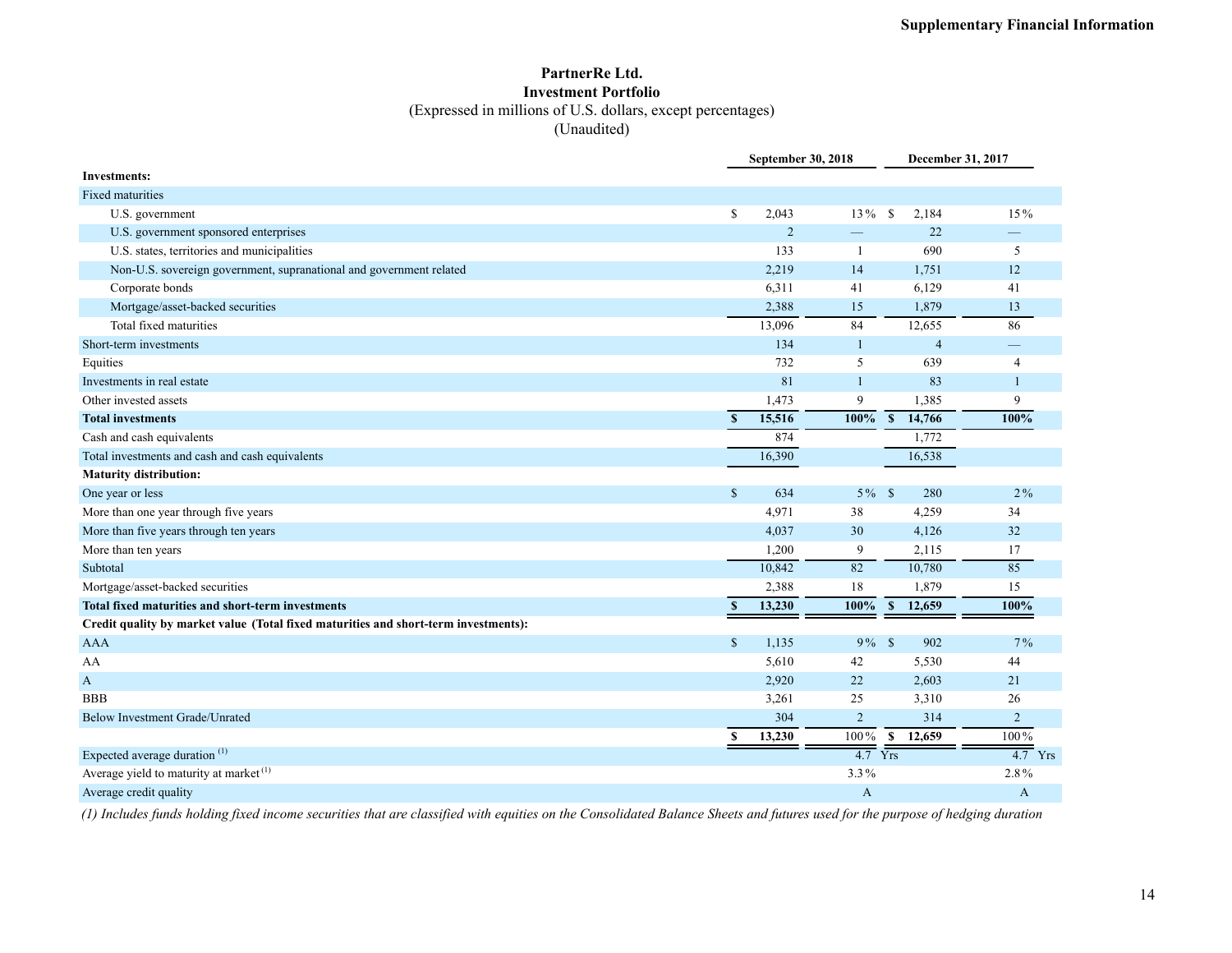### **PartnerRe Ltd. Distribution of Corporate Bonds**

(Expressed in thousands of U.S. dollars, except percentages)

(Unaudited)

#### **September 30, 2018**

|                                                    |              | <b>Fair Value</b> |               | Percentage of<br><b>Fair Value of</b><br><b>Corporate Bonds</b> |              | Percentage to<br><b>Invested Assets</b><br>and cash |               | Largest single issuer<br>as a percentage of<br><b>Invested Assets</b><br>and cash |              |                                        |               |              |
|----------------------------------------------------|--------------|-------------------|---------------|-----------------------------------------------------------------|--------------|-----------------------------------------------------|---------------|-----------------------------------------------------------------------------------|--------------|----------------------------------------|---------------|--------------|
| Distribution by sector - Corporate bonds           |              |                   |               |                                                                 |              |                                                     |               |                                                                                   |              |                                        |               |              |
| Finance                                            | \$           | 1,394,163         |               | 22.1%                                                           |              | 8.5%                                                |               | $1.0\%$                                                                           |              |                                        |               |              |
| Consumer, non-cyclical                             |              | 1,286,640         |               | 20.4                                                            |              | 7.9                                                 |               | 1.4                                                                               |              |                                        |               |              |
| Industrial                                         |              | 718,028           |               | 11.4                                                            |              | 4.4                                                 |               | 0.5                                                                               |              |                                        |               |              |
| Consumer, cyclical                                 |              | 553,855           |               | 8.8                                                             |              | 3.4                                                 |               | 0.6                                                                               |              |                                        |               |              |
| Energy                                             |              | 509,730           |               | 8.1                                                             |              | 3.1                                                 |               | 0.3                                                                               |              |                                        |               |              |
| Insurance                                          |              | 497,448           |               | 7.9                                                             |              | 3.0                                                 |               | 0.8                                                                               |              |                                        |               |              |
| Communications                                     |              | 401,784           |               | 6.4                                                             |              | 2.5                                                 |               | 0.5                                                                               |              |                                        |               |              |
| Real estate investment trusts                      |              | 308,176           |               | 4.9                                                             |              | 1.9                                                 |               | 0.3                                                                               |              |                                        |               |              |
| Utilities                                          |              | 283,533           |               | 4.5                                                             |              | 1.7                                                 |               | 0.1                                                                               |              |                                        |               |              |
| <b>Basic materials</b>                             |              | 203,429           |               | 3.2                                                             |              | 1.2                                                 |               | 0.4                                                                               |              |                                        |               |              |
| Technology                                         |              | 129,541           |               | 2.0                                                             |              | 0.8                                                 |               | 0.2                                                                               |              |                                        |               |              |
| Longevity and mortality bonds                      |              | 21,628            |               | 0.3                                                             |              | 0.1                                                 |               | 0.1                                                                               |              |                                        |               |              |
| Other                                              |              | 3,346             |               | —                                                               |              | —                                                   |               |                                                                                   |              |                                        |               |              |
| <b>Total Corporate bonds</b>                       | \$.          | 6,311,301         |               | 100.0%                                                          |              | 38.5%                                               |               |                                                                                   |              |                                        |               |              |
| <b>Finance sector - Corporate bonds</b>            |              |                   |               |                                                                 |              |                                                     |               |                                                                                   |              |                                        |               |              |
| <b>Banks</b>                                       | $\mathbb{S}$ | 817,060           |               | 12.9%                                                           |              | $5.0\%$                                             |               |                                                                                   |              |                                        |               |              |
| Investment banking and brokerage                   |              | 309,620           |               | 4.9                                                             |              | 1.9                                                 |               |                                                                                   |              |                                        |               |              |
| Other                                              |              | 267,483           |               | 4.3                                                             |              | 1.6                                                 |               |                                                                                   |              |                                        |               |              |
| <b>Total finance sector - Corporate bonds</b>      |              | 1,394,163         |               | 22.1%                                                           |              | 8.5%                                                |               |                                                                                   |              |                                        |               |              |
|                                                    |              | <b>AAA</b>        |               | AA                                                              |              | $\mathbf{A}$                                        |               | <b>BBB</b>                                                                        |              | <b>Non-Investment</b><br>Grade/Unrated |               | <b>Total</b> |
| Credit quality of finance sector - Corporate bonds |              |                   |               |                                                                 |              |                                                     |               |                                                                                   |              |                                        |               |              |
| <b>Banks</b>                                       | $\mathbf{s}$ |                   | $\mathcal{S}$ | 11,243                                                          | $\mathbb{S}$ | 471,881                                             | <sup>\$</sup> | 323,490                                                                           | $\mathbb{S}$ | 10,446                                 | <sup>\$</sup> | 817,060      |
| Investment banking and brokerage                   |              | <u>است.</u>       |               | 9,467                                                           |              | 67,038                                              |               | 232,922                                                                           |              | 193                                    |               | 309,620      |
| <b>Financial services</b>                          |              | 1,192             |               | 73,137                                                          |              | 16,793                                              |               | 52,095                                                                            |              | 1,161                                  |               | 144,378      |
| Other                                              |              |                   |               | 3,578                                                           |              | 73,693                                              |               | 45,834                                                                            |              |                                        |               | 123,105      |
| <b>Total finance sector - Corporate bonds</b>      | $\mathbf{s}$ | 1,192             | $\mathbf{s}$  | 97,425                                                          | S            | 629,405                                             | $\mathbf{s}$  | 654,341                                                                           | S            | 11,800                                 | $\mathbf{s}$  | 1,394,163    |
| % of total                                         |              | 0.1%              |               | 7.0%                                                            |              | 45.1%                                               |               | 47.0%                                                                             |              | 0.8%                                   |               | 100.0%       |

*Concentration of investment risk - The top 10 Corporate bond issuers account for 19.0% of the Company's total corporate bonds. The single largest issuer accounts for 3.6% of the Company's total Corporate bonds and is included in the Consumer, non-cyclical sector above.*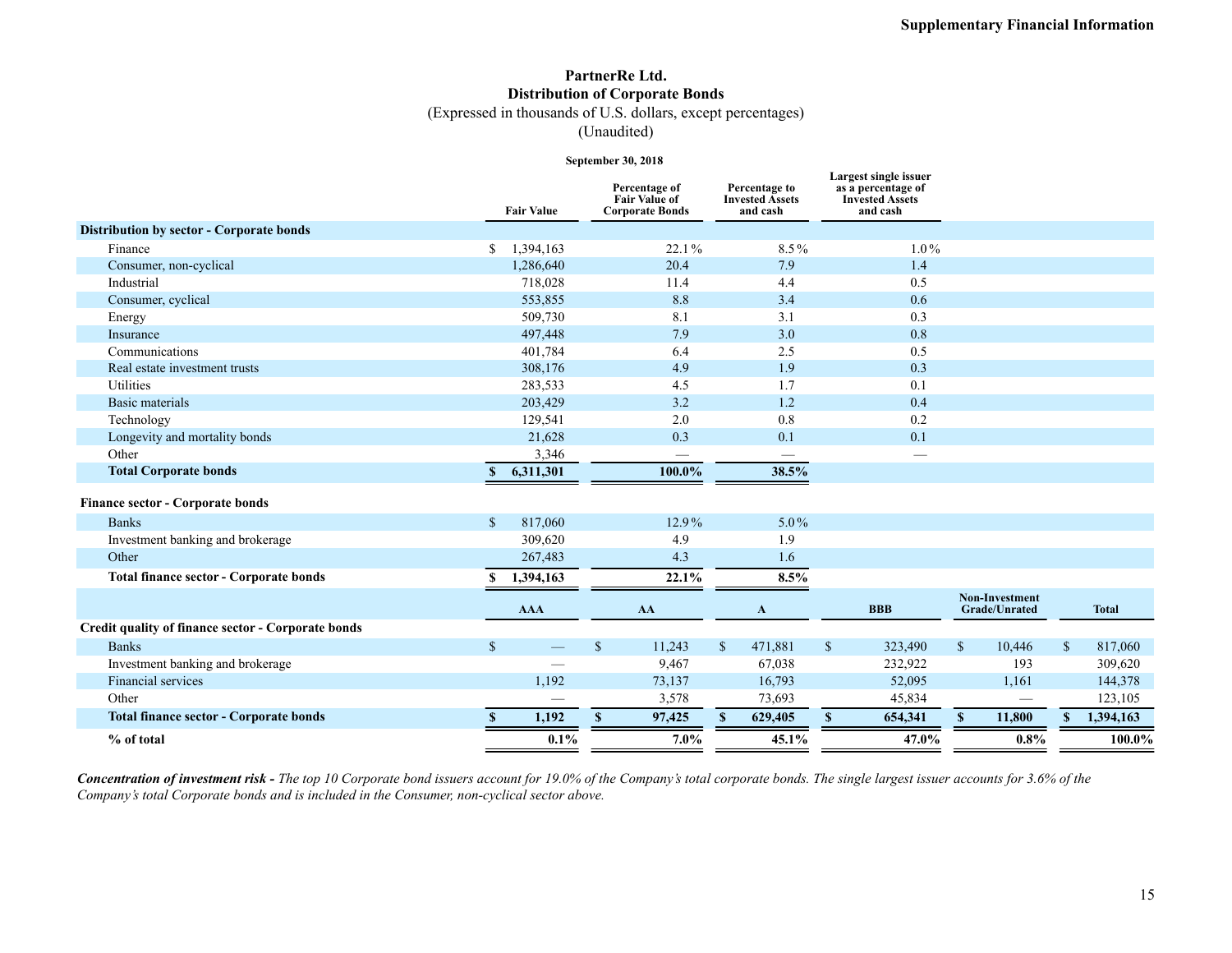#### **PartnerRe Ltd. Analysis of Non-Life Reserves(1)** (Expressed in thousands of U.S. dollars) (Unaudited)

|                                                             |              | As at and for the three months ended |               |                    |              |                           | As at and for the nine months ended |                    |  |  |  |  |  |
|-------------------------------------------------------------|--------------|--------------------------------------|---------------|--------------------|--------------|---------------------------|-------------------------------------|--------------------|--|--|--|--|--|
|                                                             |              | <b>September 30, 2018</b>            |               | September 30, 2017 |              | <b>September 30, 2018</b> |                                     | September 30, 2017 |  |  |  |  |  |
| Reconciliation of beginning and ending non-life reserves:   |              |                                      |               |                    |              |                           |                                     |                    |  |  |  |  |  |
| Gross liability at beginning of period                      | \$           | 9,709,286                            | <sup>\$</sup> | 9,471,342          | \$           | 10,102,172                | <sup>\$</sup>                       | 9,247,200          |  |  |  |  |  |
| Reinsurance recoverable at beginning of period              |              | (591, 144)                           |               | (352, 896)         |              | (719,998)                 |                                     | (295,388)          |  |  |  |  |  |
| Net liability at beginning of period                        |              | 9,118,142                            |               | 9,118,446          |              | 9,382,174                 |                                     | 8,951,812          |  |  |  |  |  |
| Net incurred losses related to:                             |              |                                      |               |                    |              |                           |                                     |                    |  |  |  |  |  |
| Current year                                                |              | 926,073                              |               | 1,156,157          |              | 2,367,368                 |                                     | 2,532,575          |  |  |  |  |  |
| Prior years                                                 |              | (32, 471)                            |               | (187, 026)         |              | (102, 201)                |                                     | (383, 212)         |  |  |  |  |  |
|                                                             |              | 893,602                              |               | 969,131            |              | 2,265,167                 |                                     | 2,149,363          |  |  |  |  |  |
| Change in reserve agreement <sup>(2)</sup>                  |              |                                      |               | 2,191              |              | 6,572                     |                                     | 9,685              |  |  |  |  |  |
| Net losses paid                                             |              | (639, 279)                           |               | (615, 299)         |              | (2,146,987)               |                                     | (1,910,830)        |  |  |  |  |  |
| Effects of foreign exchange rate changes                    |              | 23,359                               |               | 101,126            |              | (111, 102)                |                                     | 375,565            |  |  |  |  |  |
| Net liability at end of period                              |              | 9,395,824                            |               | 9,575,595          |              | 9,395,824                 |                                     | 9,575,595          |  |  |  |  |  |
| Reinsurance recoverable at end of period                    |              | 669,617                              |               | 753,030            |              | 669,617                   |                                     | 753,030            |  |  |  |  |  |
| Gross liability at end of period                            | S            | 10,065,441                           | \$            | 10,328,625         | \$           | 10,065,441                | \$                                  | 10,328,625         |  |  |  |  |  |
| Breakdown of gross liability at end of period:              |              |                                      |               |                    |              |                           |                                     |                    |  |  |  |  |  |
| Case reserves                                               | $\mathbb{S}$ | 4,134,614                            | $\mathcal{S}$ | 4,122,738          | $\mathbb{S}$ | 4,134,614                 | $\mathbb{S}$                        | 4,122,738          |  |  |  |  |  |
| Additional case reserves                                    |              | 172,644                              |               | 163,752            |              | 172,644                   |                                     | 163,752            |  |  |  |  |  |
| Incurred but not reported reserves                          |              | 5,758,183                            |               | 6,042,135          |              | 5,758,183                 |                                     | 6,042,135          |  |  |  |  |  |
| Gross liability at end of period                            | \$           | 10,065,441                           | \$            | 10,328,625         | \$           | 10,065,441                | \$                                  | 10,328,625         |  |  |  |  |  |
| Gross liability at end of period by Non-life segment:       |              |                                      |               |                    |              |                           |                                     |                    |  |  |  |  |  |
| P&C                                                         |              | 7,187,378                            |               | 7,442,407          |              | 7,187,378                 |                                     | 7,442,407          |  |  |  |  |  |
| Specialty                                                   |              | 2,878,063                            |               | 2,886,218          |              | 2,878,063                 |                                     | 2,886,218          |  |  |  |  |  |
| Gross liability at end of period                            | \$           | 10,065,441                           | \$            | 10,328,625         | \$           | 10,065,441                | \$                                  | 10,328,625         |  |  |  |  |  |
| Unrecognized time value of non-life reserves <sup>(3)</sup> | $\mathbf S$  | 750,396                              | S             | 316,168            | S            | 750,396                   | S                                   | 316,168            |  |  |  |  |  |
| Non-life paid loss ratio data:                              |              |                                      |               |                    |              |                           |                                     |                    |  |  |  |  |  |
| Non-life paid losses to incurred losses ratio               |              | 71.5%                                |               | 63.5%              |              | 94.8%                     |                                     | 88.9%              |  |  |  |  |  |
| Non-life paid losses to net premiums earned ratio           |              | 57.2%                                |               | 53.8%              |              | 67.5%                     |                                     | 64.5%              |  |  |  |  |  |

(1) Effective July 1, 2018, the executive management responsibility and reporting for U.S. Health business was reallocated from the Life and Health to the P&C segment as part of an internal organizational change. As a resu *related 2018 and 2017 comparatives have been reclassified from the Life and Health to the Non-life reconciliation of reserves to conform to current presentation.* 

*(2) The change in the reserve agreement is due to (adverse) favorable development on Paris Re's reserves which are guaranteed by Axa under the reserve agreement.*

(3) The unrecognized time value, or discount, is the difference between the undiscounted liability for non-life reserves recorded and the discounted amount of these reserves. This discount is calculated by applying appropr *free rates by currency and duration to the underlying non-life reserves.*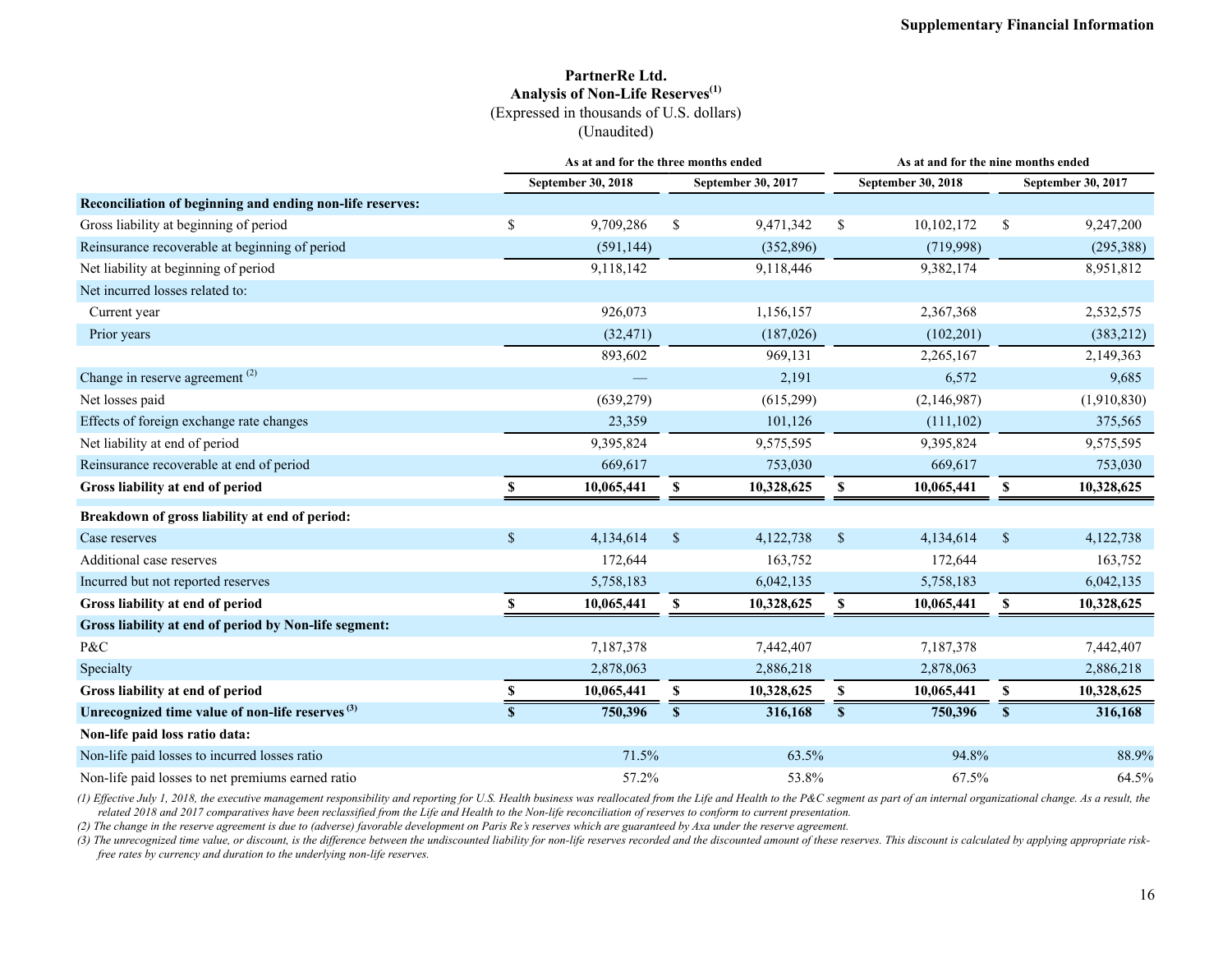#### **PartnerRe Ltd. Analysis of Life and Health Reserves(1)** (Expressed in thousands of U.S. dollars) (Unaudited)

|                                                                  | As at and for the three months ended |                           |   |                           |              | As at and for the nine months ended |              |                    |  |
|------------------------------------------------------------------|--------------------------------------|---------------------------|---|---------------------------|--------------|-------------------------------------|--------------|--------------------|--|
|                                                                  |                                      | <b>September 30, 2018</b> |   | <b>September 30, 2017</b> |              | September 30, 2018                  |              | September 30, 2017 |  |
| Reconciliation of beginning and ending life and health reserves: |                                      |                           |   |                           |              |                                     |              |                    |  |
| Gross liability at beginning of period                           | \$                                   | 2,114,429                 | S | 1,996,447                 | <sup>S</sup> | 2,098,759                           | <sup>S</sup> | 1,722,330          |  |
| Reinsurance recoverable at beginning of period                   |                                      | (15,315)                  |   | (9,573)                   |              | (9,287)                             |              | (2,726)            |  |
| Net liability at beginning of period                             |                                      | 2,099,114                 |   | 1,986,874                 |              | 2,089,472                           |              | 1,719,604          |  |
| Liability acquired related to the acquisition of Aurigen         |                                      |                           |   |                           |              |                                     |              | 67,916             |  |
| Net incurred losses                                              |                                      | 262,540                   |   | 213,978                   |              | 759,464                             |              | 607,311            |  |
| Net losses paid                                                  |                                      | (176, 288)                |   | (189, 348)                |              | (598, 733)                          |              | (502, 518)         |  |
| Effects of foreign exchange rate changes                         |                                      | 12,351                    |   | 50,699                    |              | (52, 486)                           |              | 169,890            |  |
| Net liability at end of period                                   |                                      | 2,197,717                 |   | 2,062,203                 |              | 2,197,717                           |              | 2,062,203          |  |
| Reinsurance recoverable at end of period                         |                                      | 9,875                     |   | 8,615                     |              | 9,875                               |              | 8,615              |  |
| Gross liability at end of period                                 |                                      | 2,207,592                 |   | 2,070,818                 |              | 2,207,592                           |              | 2,070,818          |  |
| Life value in force $^{(2)}$                                     | <b>S</b>                             | 352,500                   |   | 295,200                   |              | 352,500                             | <b>S</b>     | 295,200            |  |

*(1) Effective July 1, 2018, the executive management responsibility and reporting for U.S. Health business was reallocated from the Life and Health to the P&C segment as part of an internal organizational change. As a result, the related 2018 and 2017 comparatives have been reclassified from the Life and Health to the Non-life reconciliation of reserves to conform to current presentation.* 

*(2) The life value in force (Life VIF) is the present value of the profits that will emerge from life policies over time and is comprised of the present value of future after-tax profits, and takes into*  consideration the cost of capital. The Company's Life VIF is calculated on a going concern basis and is the sum of (i) present value of future profits on a U.S. GAAP basis which represents *the net present value of projected after-tax cash flows based on Life reserves, net of deferred acquisition costs and gross of value of business acquired; (ii) cost of non-hedgeable risks; (iii) frictional costs; (iv) time value of options and guarantees; and (v) cost of non-economic excess encumbered capital.*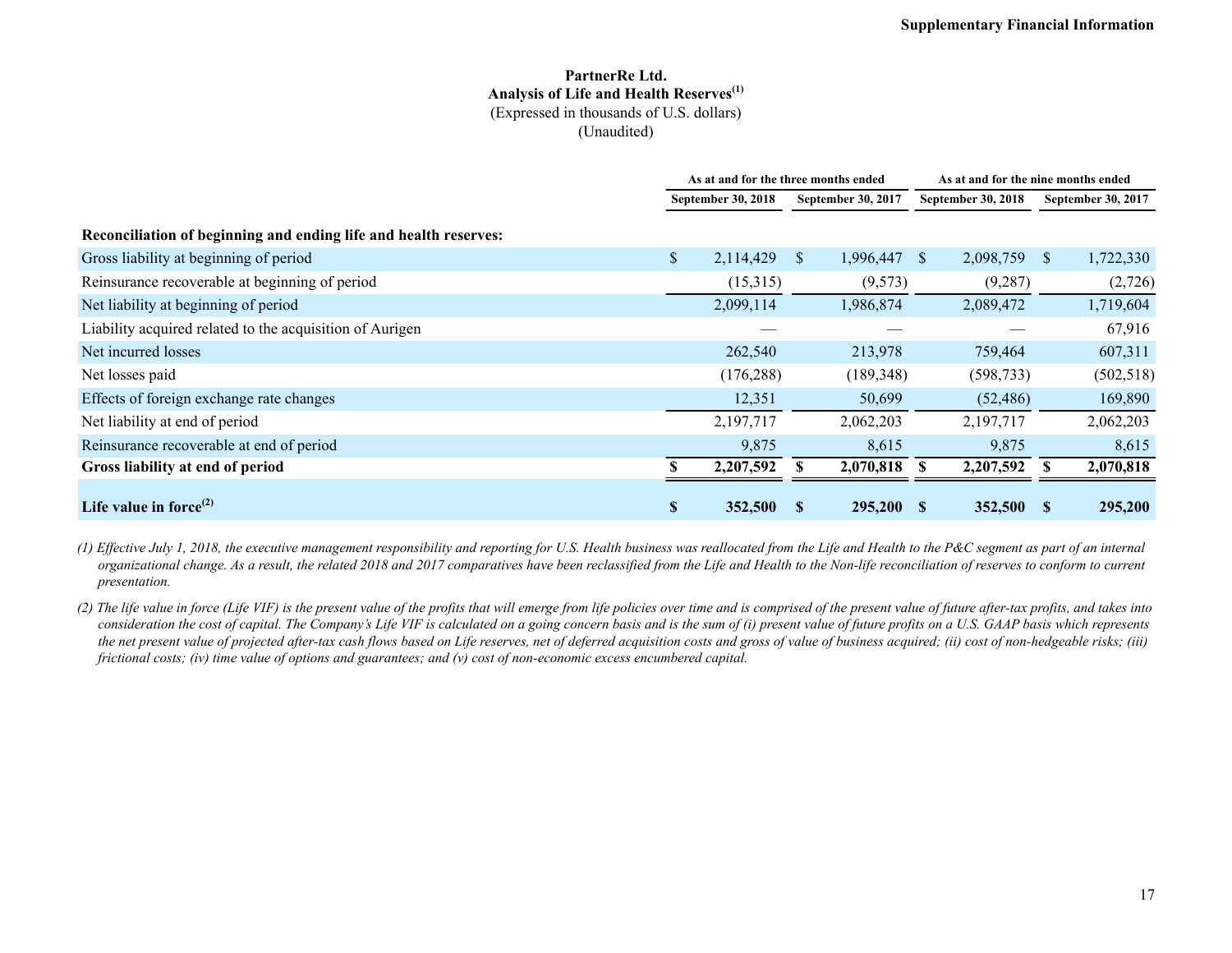#### **PartnerRe Ltd. Natural Catastrophe Probable Maximum Losses (PMLs)** (Expressed in millions of U.S. dollars) (Unaudited)

#### **Single occurrence estimated net PML exposure**

|            | <b>September 30, 2018</b> |                                                                              |  |  |  |  |  |  |  |
|------------|---------------------------|------------------------------------------------------------------------------|--|--|--|--|--|--|--|
| Peril      | $1-in-250$<br>year PML    | 1-in-500 year PML<br>(Earthquake perils only)                                |  |  |  |  |  |  |  |
| Hurricane  | \$                        |                                                                              |  |  |  |  |  |  |  |
| Hurricane  |                           |                                                                              |  |  |  |  |  |  |  |
| Hurricane  |                           |                                                                              |  |  |  |  |  |  |  |
| Hurricane  |                           |                                                                              |  |  |  |  |  |  |  |
| Windstorm  |                           |                                                                              |  |  |  |  |  |  |  |
| Typhoon    |                           |                                                                              |  |  |  |  |  |  |  |
| Earthquake |                           | 760                                                                          |  |  |  |  |  |  |  |
| Earthquake |                           | 311                                                                          |  |  |  |  |  |  |  |
| Earthquake |                           | 290                                                                          |  |  |  |  |  |  |  |
| Earthquake |                           | 270                                                                          |  |  |  |  |  |  |  |
| Earthquake |                           | 225                                                                          |  |  |  |  |  |  |  |
|            |                           | 520<br>630<br>586<br>186<br>371<br>190<br>515 \$<br>163<br>260<br>215<br>154 |  |  |  |  |  |  |  |

*The PML estimates are pre-tax and net of retrocession and reinstatement premiums. The peril zones in this disclosure are major peril zones for the industry. The Company has exposures in other peril zones that can potentially generate losses greater than the PML estimates in this disclosure.*

*For more information regarding cautionary language related to the Natural Catastrophe PML disclosure and the forward-looking statements, as well as uncertainties and limitations associated with certain assumptions and the methodology used, refer to the Company's natural catastrophe PML information and definitions in the Company's Annual Report on Form 20-F for the year ended December 31, 2017 (see Risk Management—Natural Catastrophe PML in Item 4 of the 20-F).*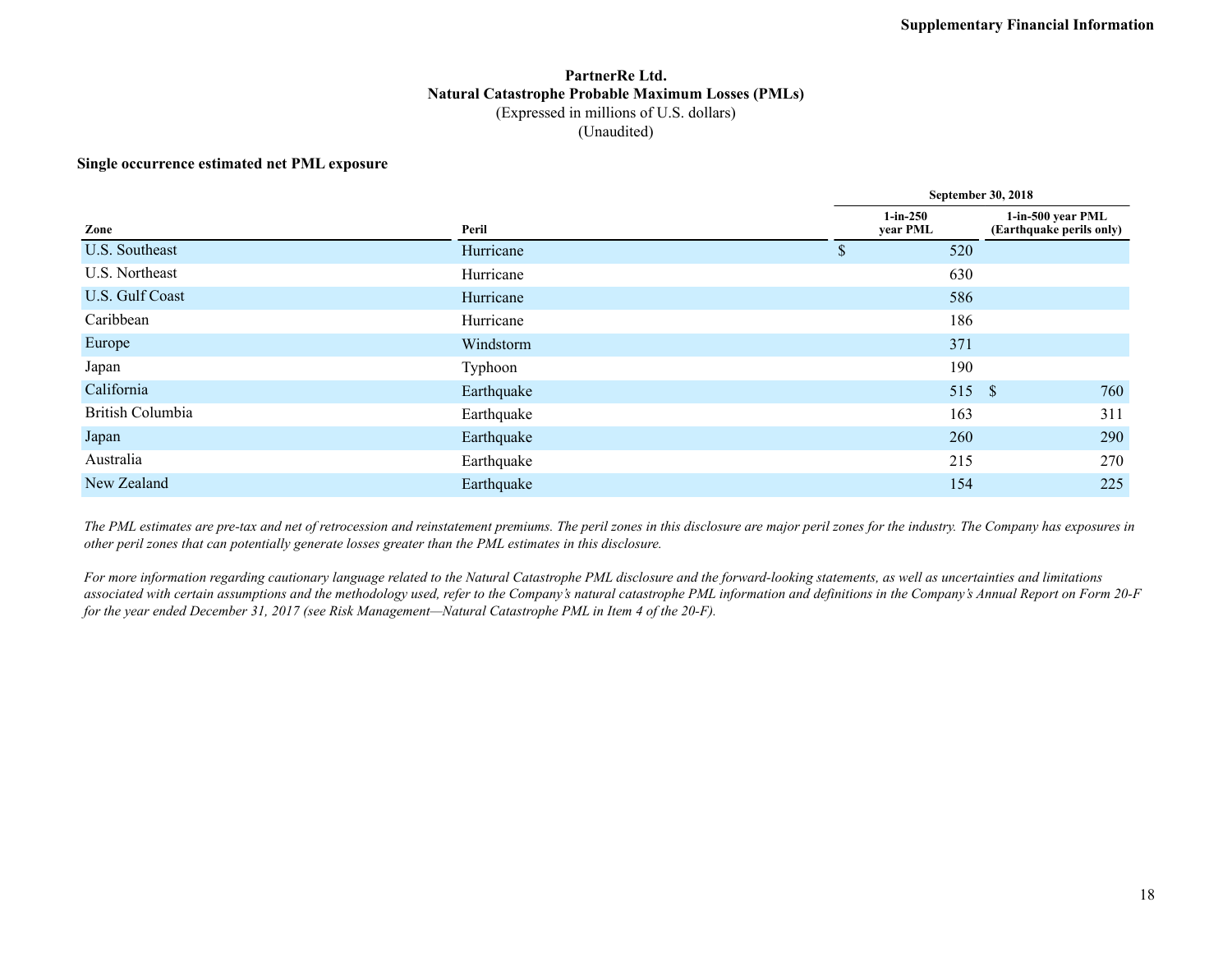## **PartnerRe Ltd. Return on Common Shareholder's Equity (ROE)**

(in thousands of U.S. dollars, except percentages)

(Unaudited)

|                                                   | For the three months ended |                    |                           |                    | For the nine months ended |                    |                    |                    |  |  |
|---------------------------------------------------|----------------------------|--------------------|---------------------------|--------------------|---------------------------|--------------------|--------------------|--------------------|--|--|
|                                                   | <b>September 30, 2018</b>  |                    | <b>September 30, 2017</b> |                    | <b>September 30, 2018</b> |                    | September 30, 2017 |                    |  |  |
|                                                   |                            | ROE <sup>(1)</sup> |                           | ROE <sup>(1)</sup> |                           | ROE <sup>(1)</sup> |                    | ROE <sup>(1)</sup> |  |  |
| Net (loss) income available to common shareholder | (105, 735)                 | $(7.2)\%$          | (83,942)                  | $(5.5)\%$          | (100, 771)                | $(2.3)\%$          | 145.421            | 3.2%               |  |  |

*(1) ROE is calculated as net income or loss attributable to common shareholder divided by average common shareholder's equity, annualized for the period. The following is the average common shareholder's equity calculated using the sum of the beginning of period and end of period common shareholder's equity divided by two.*

|                                                    | For the three months ended |           |                           | For the nine months ended |                           |           |                           |           |
|----------------------------------------------------|----------------------------|-----------|---------------------------|---------------------------|---------------------------|-----------|---------------------------|-----------|
| Calculation of average common shareholder's equity | September 30, 2018         |           | <b>September 30, 2017</b> |                           | <b>September 30, 2018</b> |           | <b>September 30, 2017</b> |           |
| Beginning of period common shareholder's equity    |                            | 5.955.882 |                           | 6.160.491                 |                           | 6,040,885 |                           | 5,983,685 |
| End of period common shareholder's equity          |                            | 5.859.026 |                           | 6.104.451                 |                           | 5.859.026 |                           | 6,104,451 |
| Average common shareholder's equity                |                            | 5.907.454 |                           | 6,132,471                 |                           | 5.949.956 |                           | 6,044,068 |